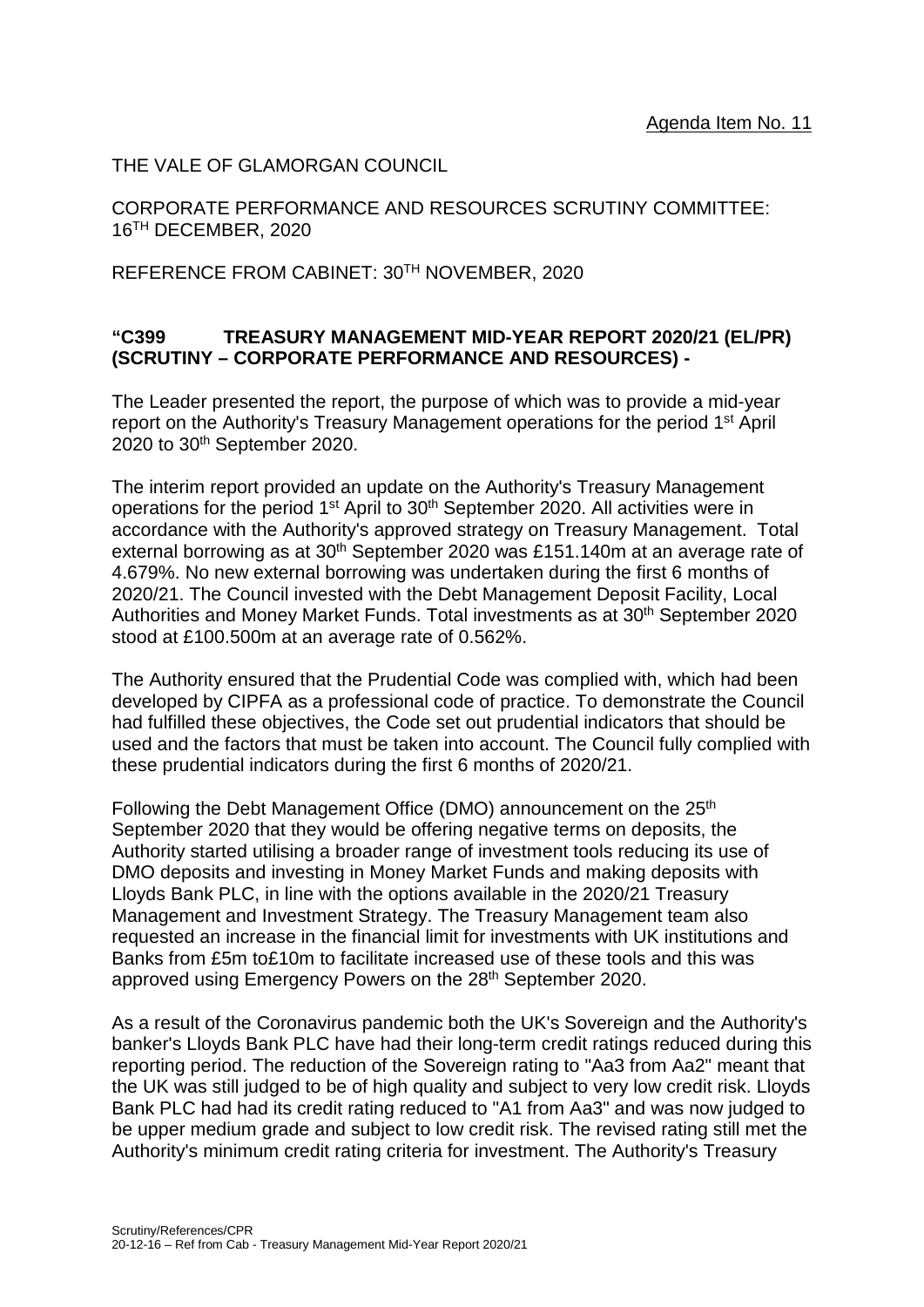advisers, Link Asset Services, had reduced the advised maximum maturity period for investments with Lloyds from 12 months to 6 months following this downgrading.

Historically the Authority had used the 3-month London Interbank Bid Rate (LIBID) to calculate interest to be charged on internal borrowing. This rate would cease to exist from 2021 and therefore interest on internal borrowing from 2020/21 onwards would be calculated using the Sterling Overnight Interest Average Rate (SONIA).

External Borrowing rates of interest from the Public Works Loan Board was currently under review following a consultation with local authorities. The Authority intended to refrain from any external borrowing until the outcome of the consultation was determined. This position would be kept under review by the Section 151 Officer.

This was a matter for Executive decision.

Cabinet, having considered the report and all the issues and implications contained therein

RESOLVED –

(1) T H A T the Treasury Management mid-year report for the period  $1<sup>st</sup>$  April 2020 to 30<sup>th</sup> September 2020 be accepted.

(2) T H A T the latest Treasury Management indicators be agreed.

(3) T H A T the report be referred to the next Corporate Performance and Resources Scrutiny Committee for consideration.

(4) T H A T the use of Money Market Funds and Lloyds Bank Instant Access Accounts as investment tools be noted.

(5) T H A T the changes to the investment limits be noted and agreed.

(6) T H A T the report be referred to Council for approval.

### Reasons for decisions

(1) To present the Treasury Management mid-year report as required by the CIPFA Treasury Management in the Public Services: Code of Practice.

(2) To present an update of the Treasury Management indicators which are included in the Treasury Management Strategy.

(3) To present this report to the Corporate Performance and Resources Scrutiny Committee.

(4) To ensure Members are aware of current Treasury Management practices.

(5) To ensure Members are aware of changes to the Treasury Management strategy.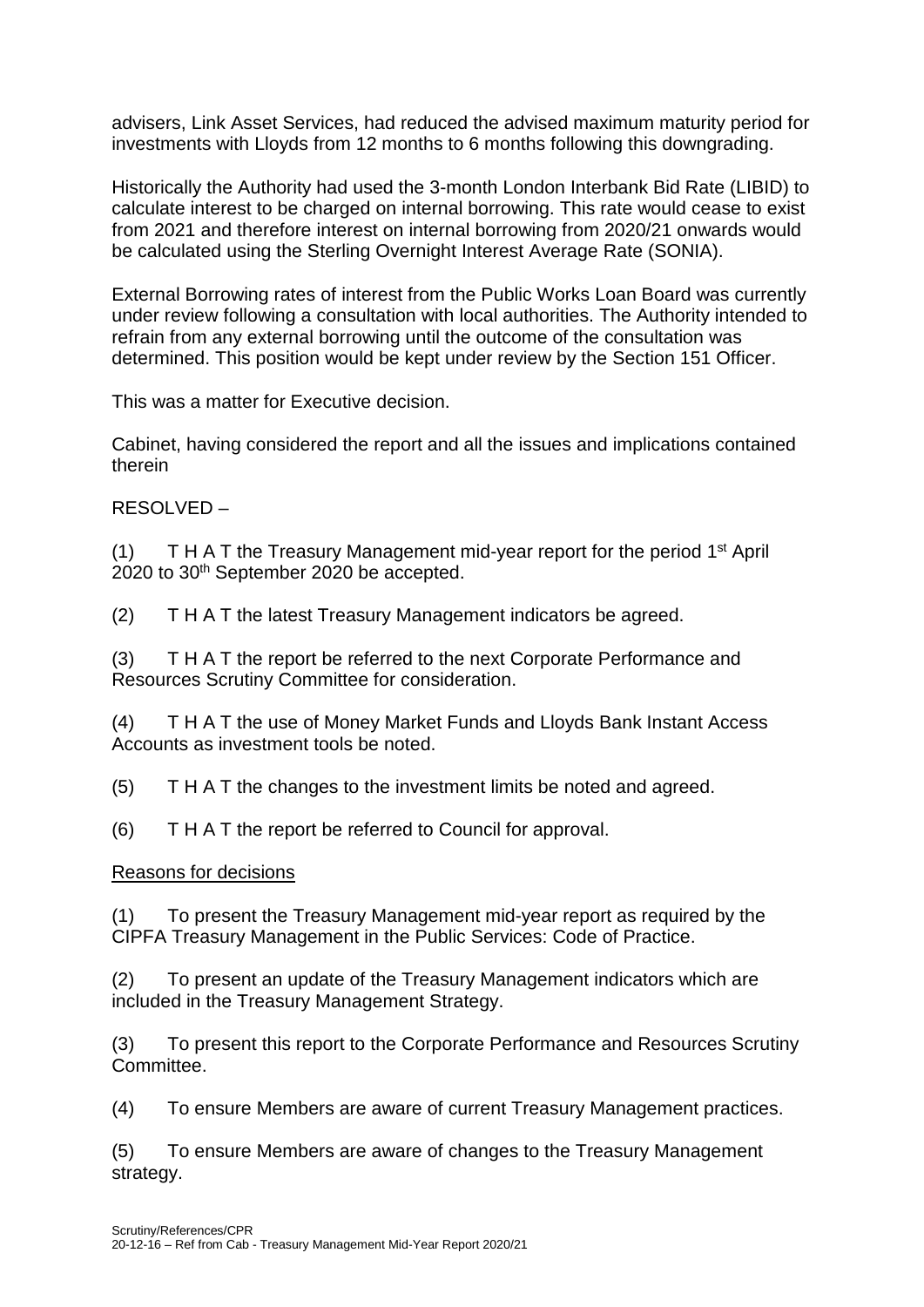(6) To comply with the Treasury Management Strategy."

Attached as Appendix - Report to Cabinet: 30<sup>th</sup> November, 2020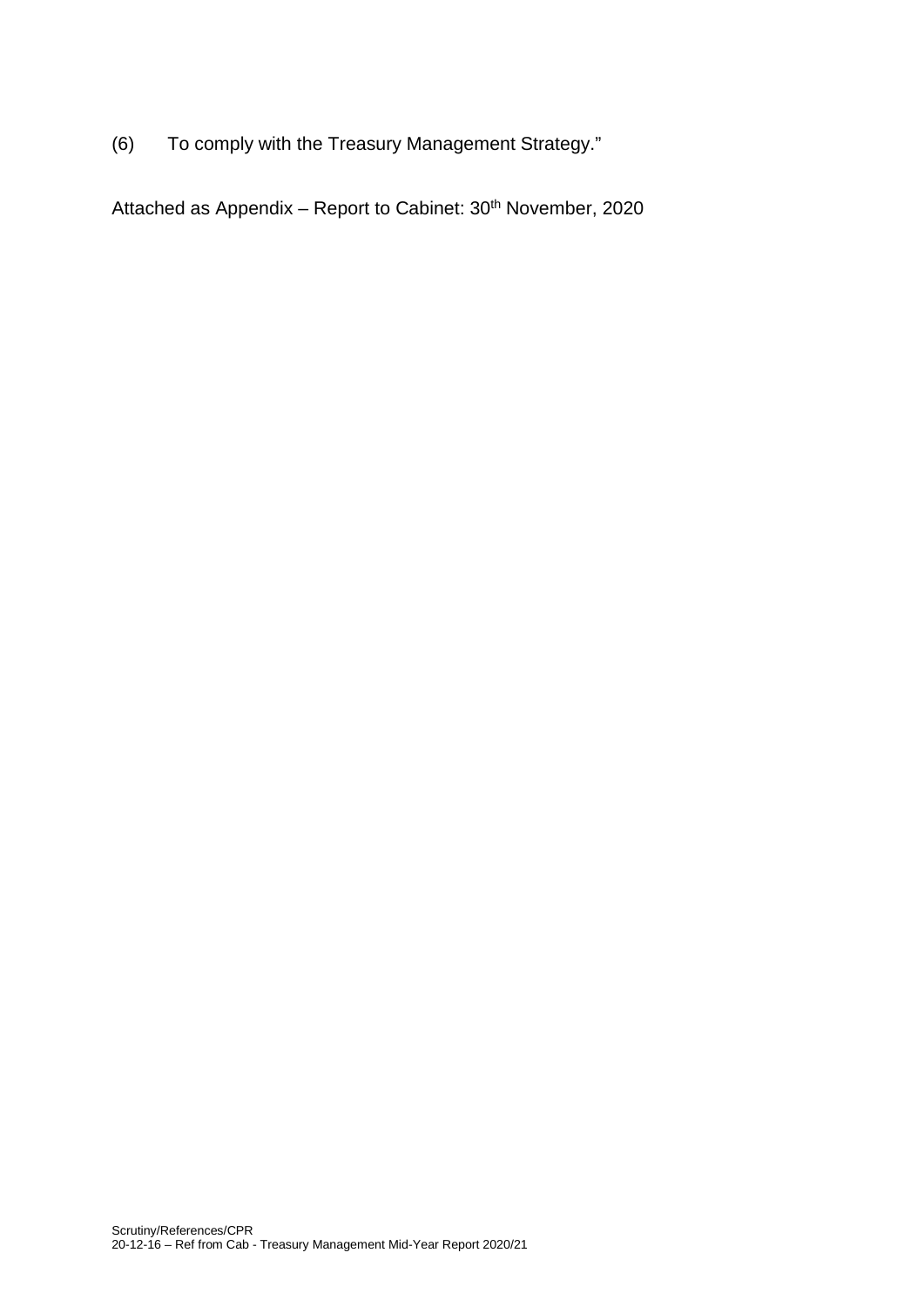

| Meeting of:                                        | <b>Cabinet</b>                                                                                                                          |
|----------------------------------------------------|-----------------------------------------------------------------------------------------------------------------------------------------|
| Date of Meeting:                                   | <b>Monday, 30 November 2020</b>                                                                                                         |
| <b>Relevant Scrutiny</b><br>Committee:             | <b>Corporate Performance and Resources</b>                                                                                              |
| Report Title:                                      | Treasury Management Mid - Year Report 2020/21                                                                                           |
| Purpose of Report:                                 | To provide a mid-year report on the Authority's Treasury Management<br>operations for the period 1st April 2020 to 30th September 2020. |
| <b>Report Owner:</b>                               | Executive Leader and Cabinet Member for Performance and Resources                                                                       |
| Responsible Officer:                               | Carys Lord, Head of Finance / Section 151 Officer                                                                                       |
| Elected Member and<br><b>Officer Consultation:</b> | None                                                                                                                                    |
| <b>Policy Framework:</b>                           | This report needs to be referred to Council for approval.                                                                               |

Executive Summary:

- This interim report provides an update on the Authority's Treasury Management operations for the period 1st April to 30th September 2020. All activities were in accordance with the Authority's approved strategy on Treasury Management. Total external borrowing as at 30th September 2020 was £151.140m at an average rate of 4.679%. No new external borrowing was undertaken during the first 6 months of 2020/21. The Council invested with the Debt Management Deposit Facility, Local Authorities and Money Market Funds. Total investments as at 30th September 2020 stood at £100.500m at an average rate of 0.562%.
- The Authority must ensure that the Prudential Code is complied with, which has been developed by CIPFA as a professional code of practice. To demonstrate the Council has fulfilled these objectives, the Code sets out prudential indicators that should be used and the factors that must be taken into account. The Council fully complied with these prudential indicators during the first 6 months of 2020/21.
- Following the Debt Management Office (DMO) announcement on the 25th September 2020 that they would be offering negative terms on deposits, the Authority has started utilising a broader range of investment tools reducing its use of DMO deposits and investing in Money Market Funds and making deposits with Lloyds Bank PLC, in line with the options available in the 2020/21 Treasury Management and Investment Strategy. The Treasury Management team also requested an increase in the financial limit for investments with UK institutions and Banks from £5m to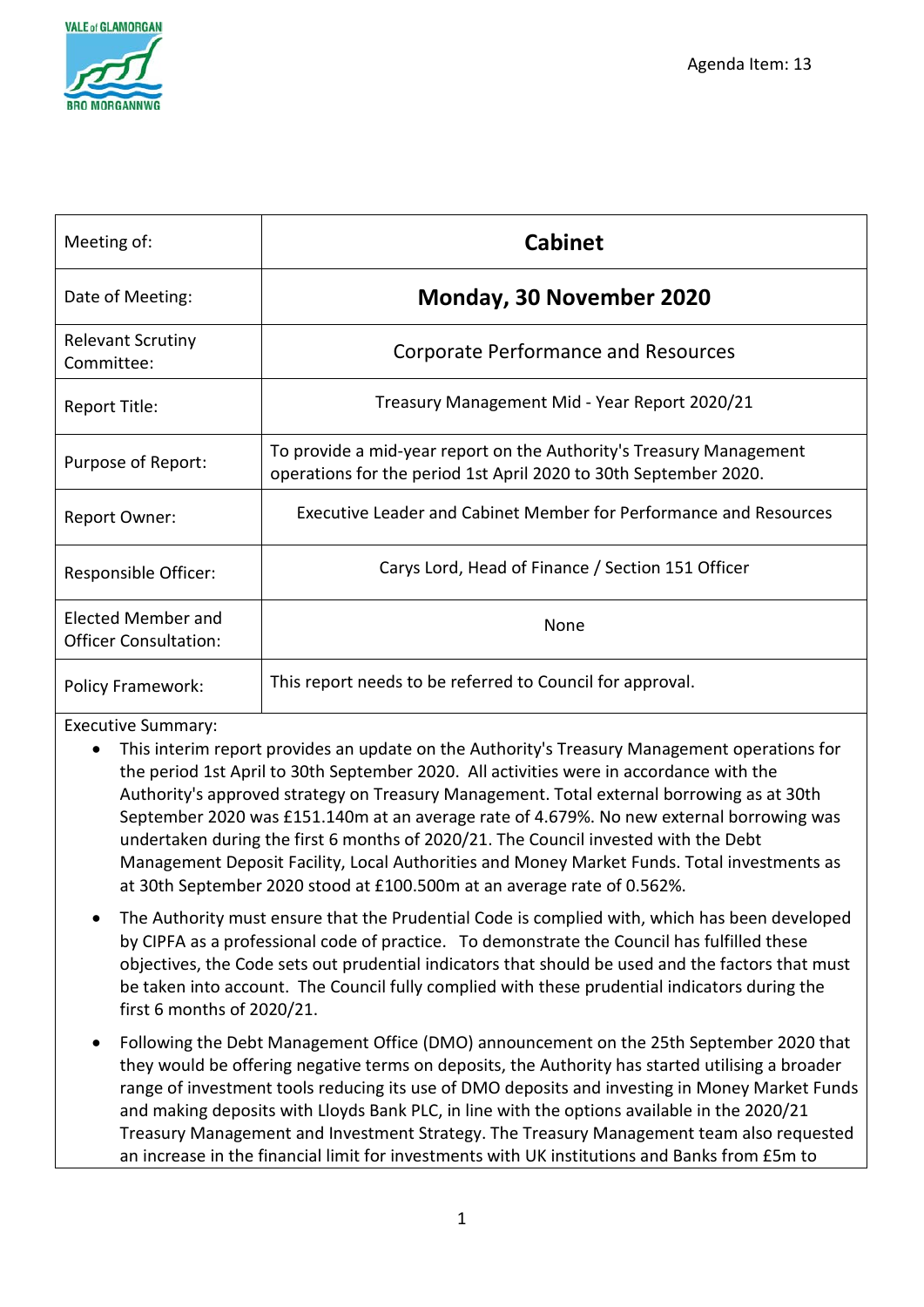£10m to facilitate increased use of these tools and this was approved using Emergency Powers on the 28th September 2020.

- As a result of the Coronavirus pandemic both the UK's Sovereign and the Authority's banker's Lloyds Bank PLC have had their long term credit ratings reduced during this reporting period. The reduction of the Sovereign rating to "Aa3 from Aa2" means that the UK is still judged to be of high quality and subject to very low credit risk. Lloyds Bank PLC has had its credit rating reduced to "A1 from Aa3" and is now judged to be upper medium grade and subject to low credit risk. This revised rating still meets the Authority's minimum credit rating criteria for investment. The Authority's Treasury advisers, Link Asset Services, have reduced the advised maximum maturity period for investments with Lloyds from 12 months to 6 months following this downgrading.
- Historically the Authority has used the 3 month London Interbank Bid Rate (LIBID) to calculate interest to be charged on internal borrowing. This rate will cease to exist from 2021 and therefore interest on internal borrowing from 2020/21 onwards will be calculated using the Sterling Overnight Interest Average Rate (SONIA).
- External Borrowing rates of interest from the Public Works Loan Board is currently under review following a consultation with local authorities. The Authority intends to refrain from any external borrowing until the outcome of the consultation is determined. This position will be kept under review by the Section 151 Officer.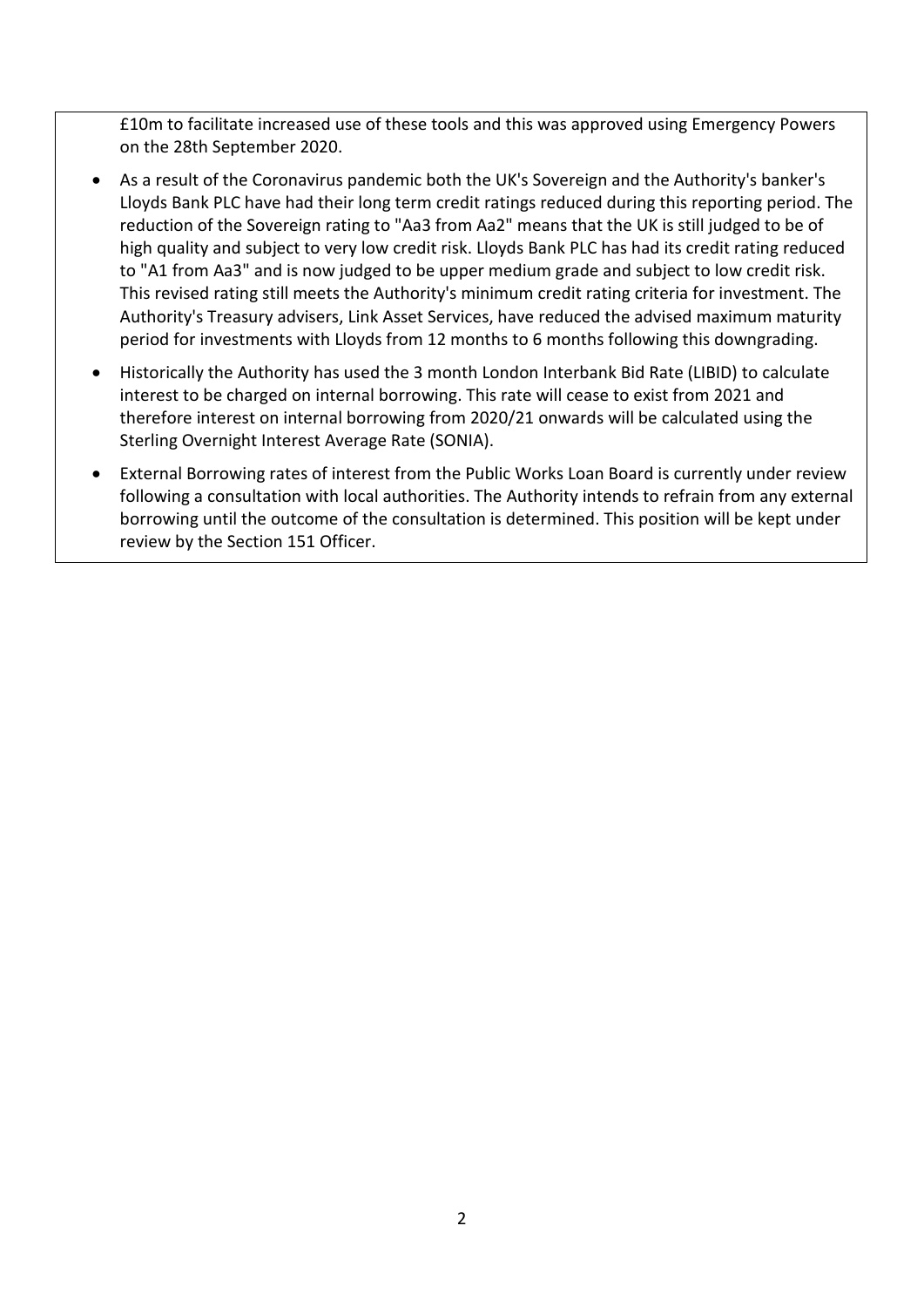# **Recommendations**

- **1.** That the Treasury Management mid-year report for the period 1st April 2020 to 30th September 2020 be considered.
- **2.** That the latest Treasury Management indicators be considered.
- **3.** That the report be forwarded to the next Corporate Performance & Resources Scrutiny Committee for consideration.
- **4.** That Cabinet notes the use of Money Market Funds and Lloyds Bank Instant Access Accounts as investment tools.
- **5.** That the changes to the investment limits be noted.
- **6.** That the report be forwarded to Council for approval.

# **Reasons for Recommendations**

- **1.** To present the Treasury Management mid-year report as required by the CIPFA Treasury Management in the Public Services: Code of Practice.
- **2.** To present an update of the Treasury Management indicators which are included in the Treasury Management Strategy.
- **3.** To present this report to the Corporate Performance & Resources Scrutiny Committee.
- **4.** To ensure members are aware of current Treasury Management practices.
- **5.** To ensure members are aware of changes to the Treasury Management strategy.
- **6.** To comply with the Treasury Management Strategy

# **1. Background**

### **Capital Strategy**

- **1.1** In December 2017, the Chartered Institute of Public Finance and Accountancy, (CIPFA), issued revised Prudential and Treasury Management Codes. As from 2019/20, all local authorities have been required to prepare a Capital Strategy which is to provide the following: -
- A high-level overview of how capital expenditure, capital financing and treasury management activity contribute to the provision of services;
- An overview of how the associated risk is managed; and
- The implications for future financial sustainability.
- **1.2** The Council's Capital Strategy was approved by Council on 26th February 2020, min 710 refers.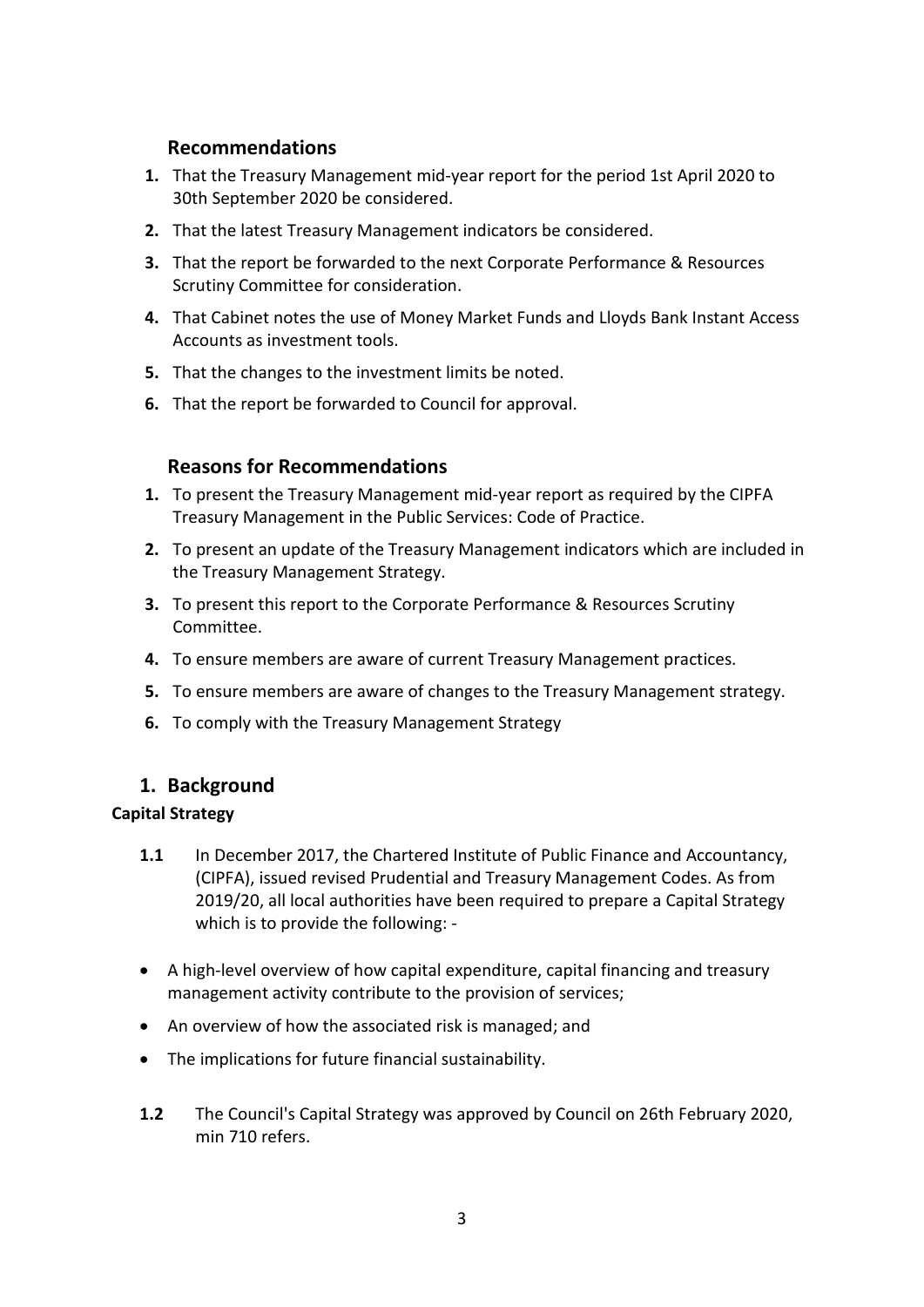### **Treasury Management**

- **1.3** The Council operates a balanced budget, which broadly means cash raised during the year will meet its cash expenditure. Part of the treasury management operations ensure this cash flow is adequately planned, with surplus monies being invested in low risk counterparties, providing adequate liquidity initially before considering optimising investment return.
- **1.4** The second main function of the treasury management service is the funding of the Council's capital plans. These capital plans provide a guide to the borrowing need of the Council, essentially the longer term cash flow planning to ensure the Council can meet its capital spending operations. This management of longer term cash may involve arranging long or short term loans, or using longer term cash flow surpluses, and on occasion any debt previously drawn may be restructured to meet Council risk or cost objectives.

Accordingly, treasury management is defined as:

"The management of the local authority's borrowing, investments and cash flows, its banking, money market and capital market transactions; the effective control of the risks associated with those activities; and the pursuit of optimum performance consistent with those risks."

# **2. Key Issues for Consideration**

- **2.1** This report has been written in accordance with the requirements of the Chartered Institute of Public Finance and Accountancy's (CIPFA) Code of Practice on Treasury Management (revised 2017).
- **2.2** The primary requirements of the Code are as follows:
- Creation and maintenance of a Treasury Management Policy Statement which sets out the policies and objectives of the Council's treasury management activities.
- Creation and maintenance of Treasury Management Practices which set out the manner in which the Council will seek to achieve those policies and objectives.
- Receipt by the full Council of an annual Treasury Management Strategy Statement including the Annual Investment Strategy and Minimum Revenue Provision Policy for the year ahead, a Mid-year Review Report and an Annual Report, (stewardship report), covering activities during the previous year.
- Delegation by the Council of responsibilities for implementing and monitoring treasury management policies and practices and for the execution and administration of treasury management decisions.
- Delegation by the Council of the role of scrutiny of treasury management strategy and policies to a specific named body. For this Council the delegated body is the Corporate Resources & Performance Scrutiny Committee.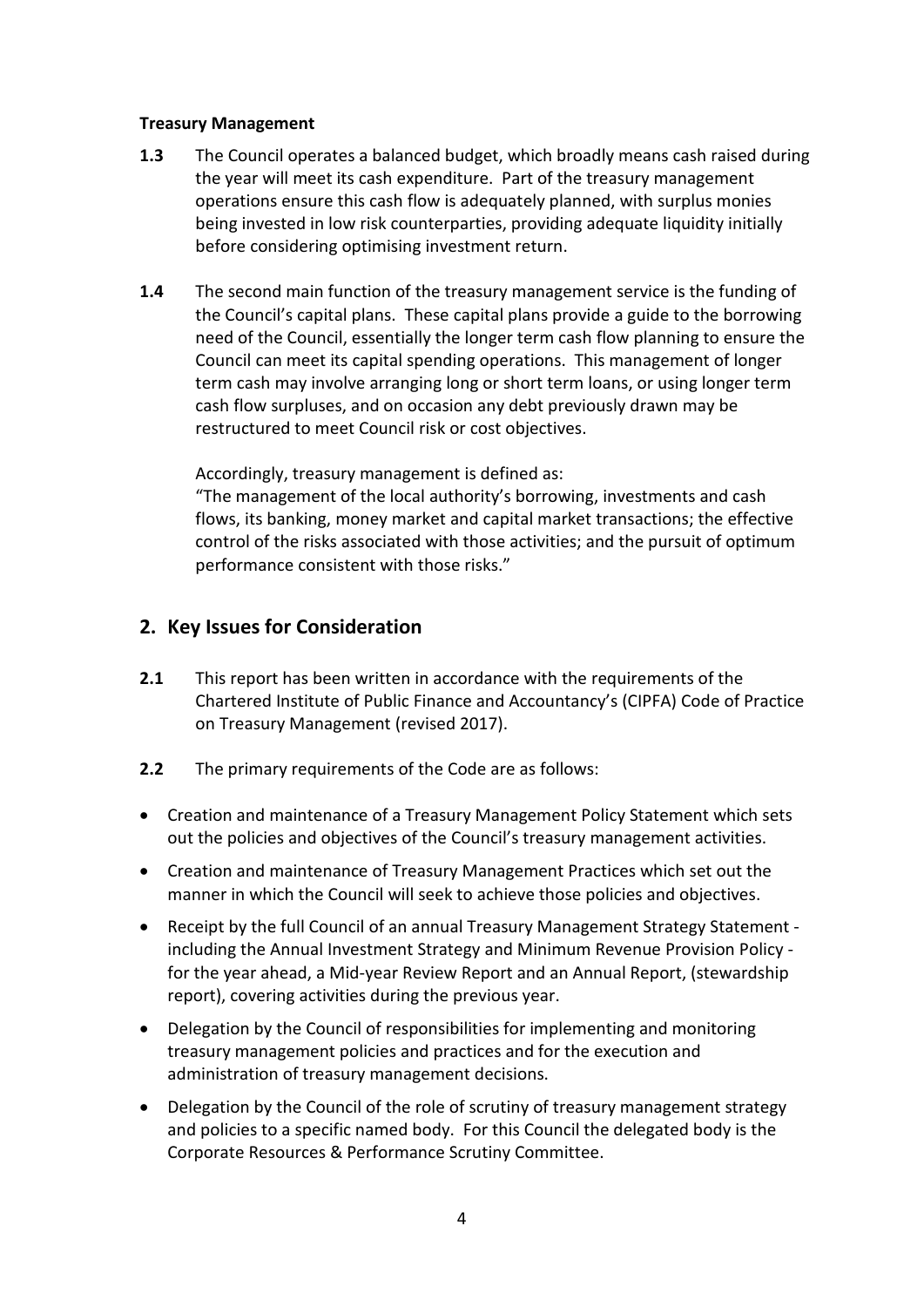- **2.3** This mid-year report covers the following:
- An economic update for the first part of the 2020/21 financial year;
- A review of the Treasury Management Strategy Statement and Annual Investment Strategy for 2020/21;
- A review of the Council's capital expenditure and prudential indicators;
- A review of the Council's investment portfolio for 2020/21;
- A review of the Council's borrowing strategy for 2020/21;
- A review of any debt rescheduling undertaken during 2020/21; and
- A review of compliance with Treasury and Prudential Limits for 2020/21.

### **Economic Review**

UK Economic Review

- **2.4** The fall in Gross Domestic Product (GDP) in the first half of 2020 was revised from originally -28% to -21.8%. This is still one of the largest falls in output of any developed nation. However, it is only to be expected as the UK economy is heavily skewed towards consumer-facing services, an area which was particularly vulnerable to being damaged by lockdown as a result of the COVID-19 pandemic.
- **2.5** The Bank of England's Monetary Policy Committee (MPC) Bank Rate remained unchanged on 6th August 2020. It also kept unchanged the level of quantitative easing at £745bn.
- **2.6** The forecast peak in the unemployment rate in the UK was revised down from 9% in Q2 to 7½% by Q4 2020.
- **2.7** The MPC forecast is that there will be excess demand in the economy by Q3 2022 causing Consumer Price Index (CPI) inflation to rise above the 2% target in Q3 2022.
- **2.8** The MPC squashed any idea of using negative bank base rates, at least in the next six months to 12 months. It suggested that while negative rates can work in some circumstances, it would be less effective as a tool to stimulate the economy at this time when banks are worried about future loan losses. It also has other instruments available, including quantitative easing and the use of forward guidance.
- **2.9** The MPC expected the £300bn of quantitative easing purchases announced between its March and June meetings to continue until the turn of the calendar year. This implies that the pace of purchases will slow further to about £4bn a week, down from £14bn a week at the height of the crisis and £7bn more recently.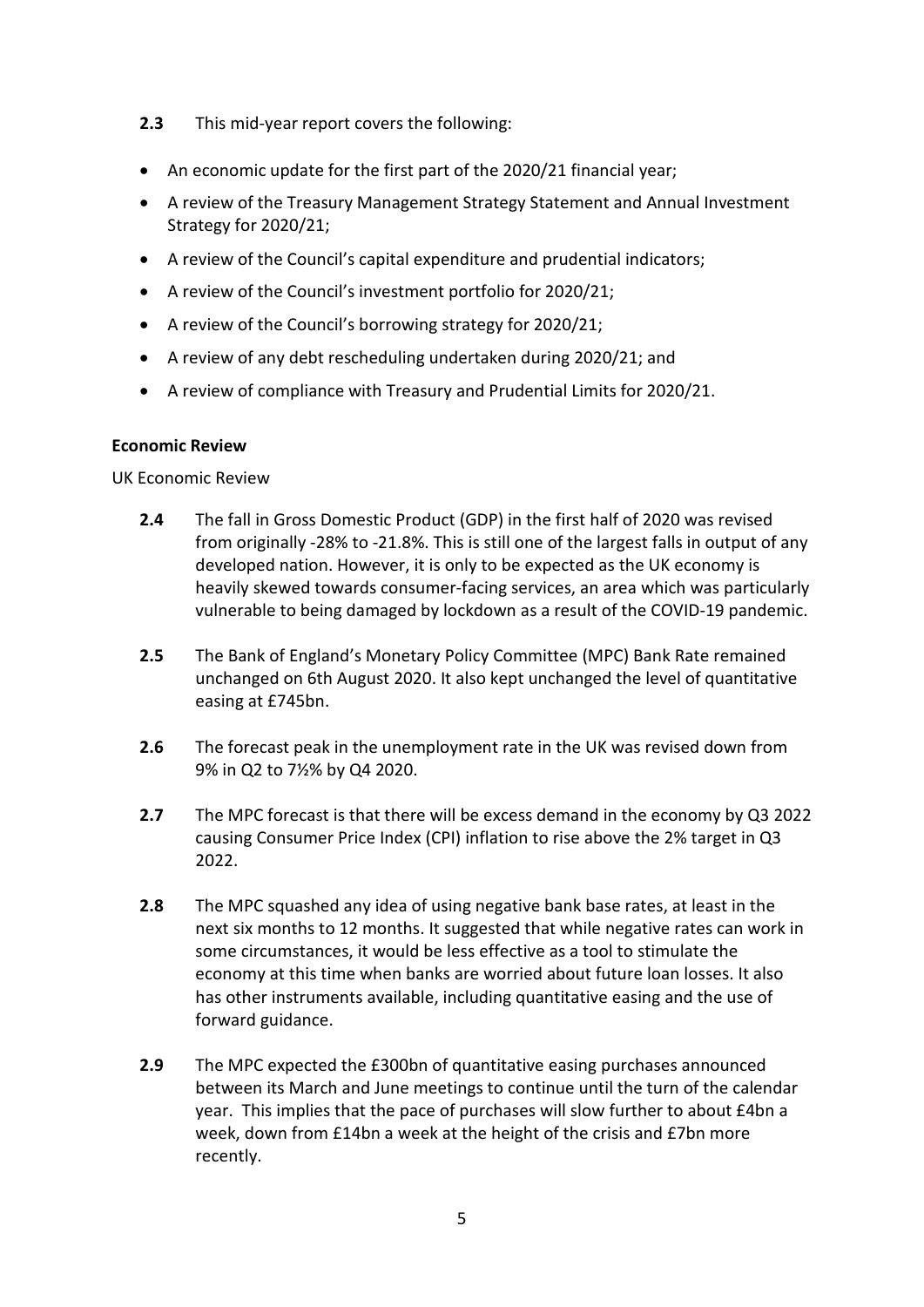- **2.10** Indications suggest that the economy is recovering better than expected. However, the MPC acknowledged that the medium-term projections were a less informative guide than usual and the minutes had multiple references to downside risks, which were judged to persist both in the short and medium term. The way in which second waves of the virus are now impacting many countries including Britain, illustrates these challenges.
- **2.11** In addition, Brexit uncertainties ahead of the year-end deadline are likely to be a drag on recovery.
- **2.12** Overall, the pace of recovery is not expected to be in the form of a rapid V shape, but a more elongated and prolonged one after a sharp recovery in June through to August which left the economy 11.7% smaller than in February. The last three months of 2020 are now likely to show no growth as consumers will probably remain cautious in spending. The uncertainty over the outcome of the UK/EU trade negotiations concluding at the end of the year will also be a headwind. If the Bank felt it did need to provide further support to recovery, then it is likely that the tool of choice would be more quantitative easing.
- **2.13** There will be some painful longer term adjustments e.g. use of office space and travel by planes, trains and buses may not recover to their previous level of use for several years, or possibly ever. There is also likely to be a reversal of globalisation as this crisis has highlighted how vulnerable long-distance supply chains are. On the other hand, digital services is one area that has already seen huge growth.
- **2.14** One key addition to the Bank's forward guidance was a new phrase in the policy statement, namely that it does not intend to tighten monetary policy until there is clear evidence that significant progress is being made in eliminating spare capacity and achieving the 2% target sustainably. That seems designed to say, in effect, that even if inflation rises to 2% in a couple of years' time, do not expect any action from the MPC to raise Bank Rate until they can clearly see that the level of inflation is going to be persistently above target if it takes no action to raise Bank Rate.
- **2.15** The Financial Policy Committee (FPC) report on 6th August revised down their expected credit losses for the banking sector to somewhat less than £80bn. It stated that in its assessment, banks have buffers of capital more than sufficient to absorb the losses that are likely to arise under the MPC's central projection. The FPC stated that for real stress in the sector, the economic output would need to be twice as bad as the MPC's projection, with unemployment rising to above 15%.

### USA Economic Review

**2.16** The incoming sets of data during the first week of August were almost universally stronger than expected. With the number of new daily coronavirus infections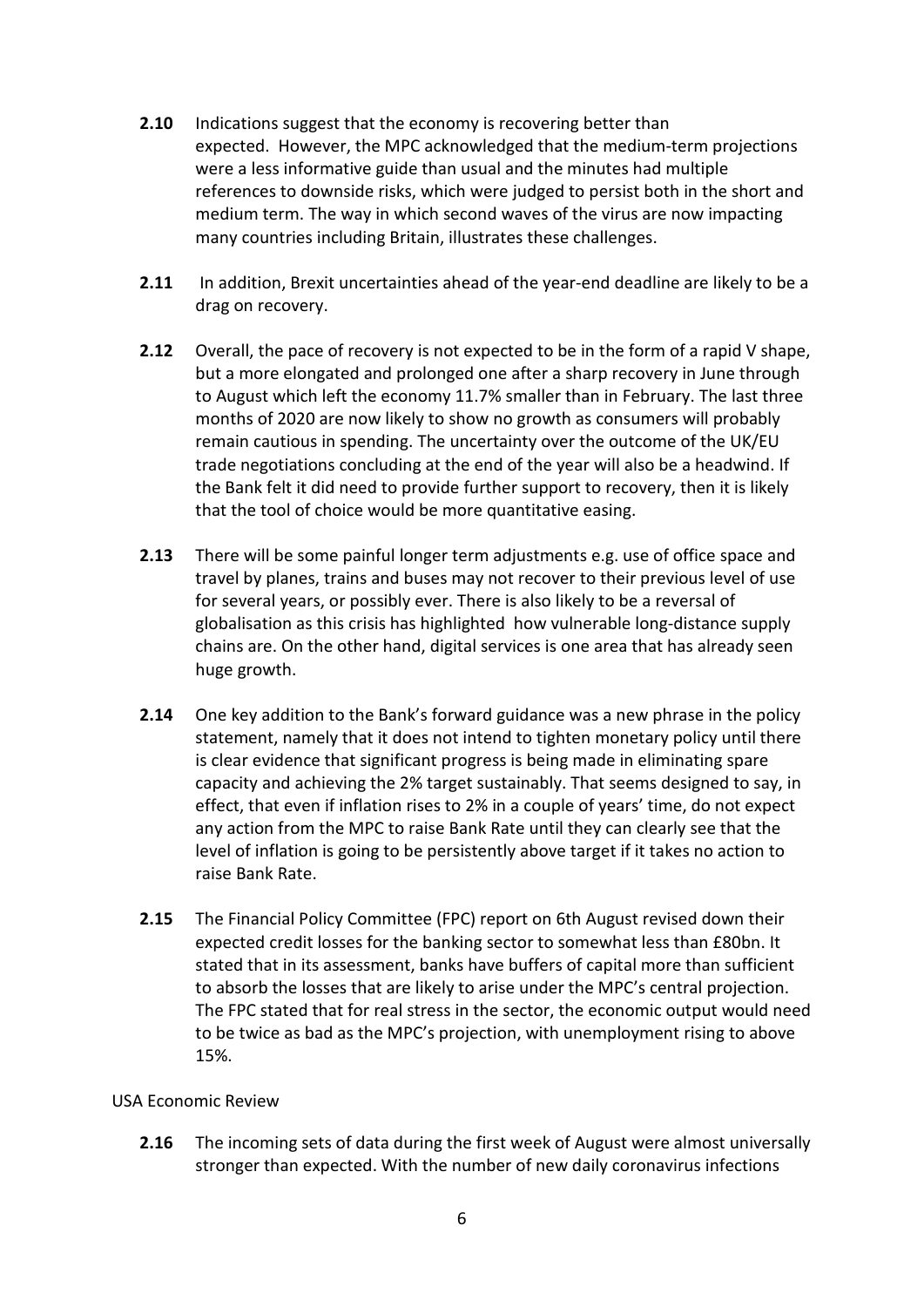beginning to abate, recovery from its contraction this year of 10.2% should continue over the coming months and employment growth should also pick up again. However, growth will be dampened by continuing outbreaks of the virus in some states leading to fresh localised restrictions

- **2.17** At its end of August meeting, the Federal Bank tweaked its inflation target from 2% to maintaining an average of 2% over an unspecified time period. This change is aimed to provide more stimulus for economic growth and higher levels of employment and to avoid the danger of getting caught in a deflationary trap like Japan.
- **2.18** The Federal Open Market Committee's updated economic and rate projections in mid-September showed that officials expect to leave the federal funds rate at near-zero until at least end-2023 and probably for another year or two beyond that. There is now some expectation that where the Federal Bank has led in changing its inflation target, other major central banks will follow. The increase in tension over the last year between the US and China is likely to lead to a lack of momentum in progressing the initial positive moves to agree a phase one trade deal.

### Eurozone Economic Review

- **2.19** The Eurozone economy was recovering well towards the end of Q2 2020 after a sharp drop in GDP. However, the second wave of the virus affecting some countries could cause a significant slowdown in the pace of recovery, especially in countries more dependent on tourism. The fiscal support package, eventually agreed by the EU after prolonged disagreement between various countries, is unlikely to provide significant support and quickly enough to make an appreciable difference in weaker countries.
- **2.20** The European Central Bank has been struggling to get inflation up to its 2% target and it is therefore expected that it will have to provide more monetary policy support through more quantitative easing purchases of bonds in the absence of sufficient fiscal support.

### China Economic Review

**2.21** After a concerted effort to get on top of the virus outbreak in Q1 2020, economic recovery was strong in Q2 2020 and has enabled it to recover all of the contraction in Q1 2020. However, this was achieved by major central government funding of yet more infrastructure spending. After years of growth having been focused on this same area, any further spending in this area is likely to lead to increasingly weaker economic returns. This could, therefore, lead to a further misallocation of resources which will weigh on growth in future years.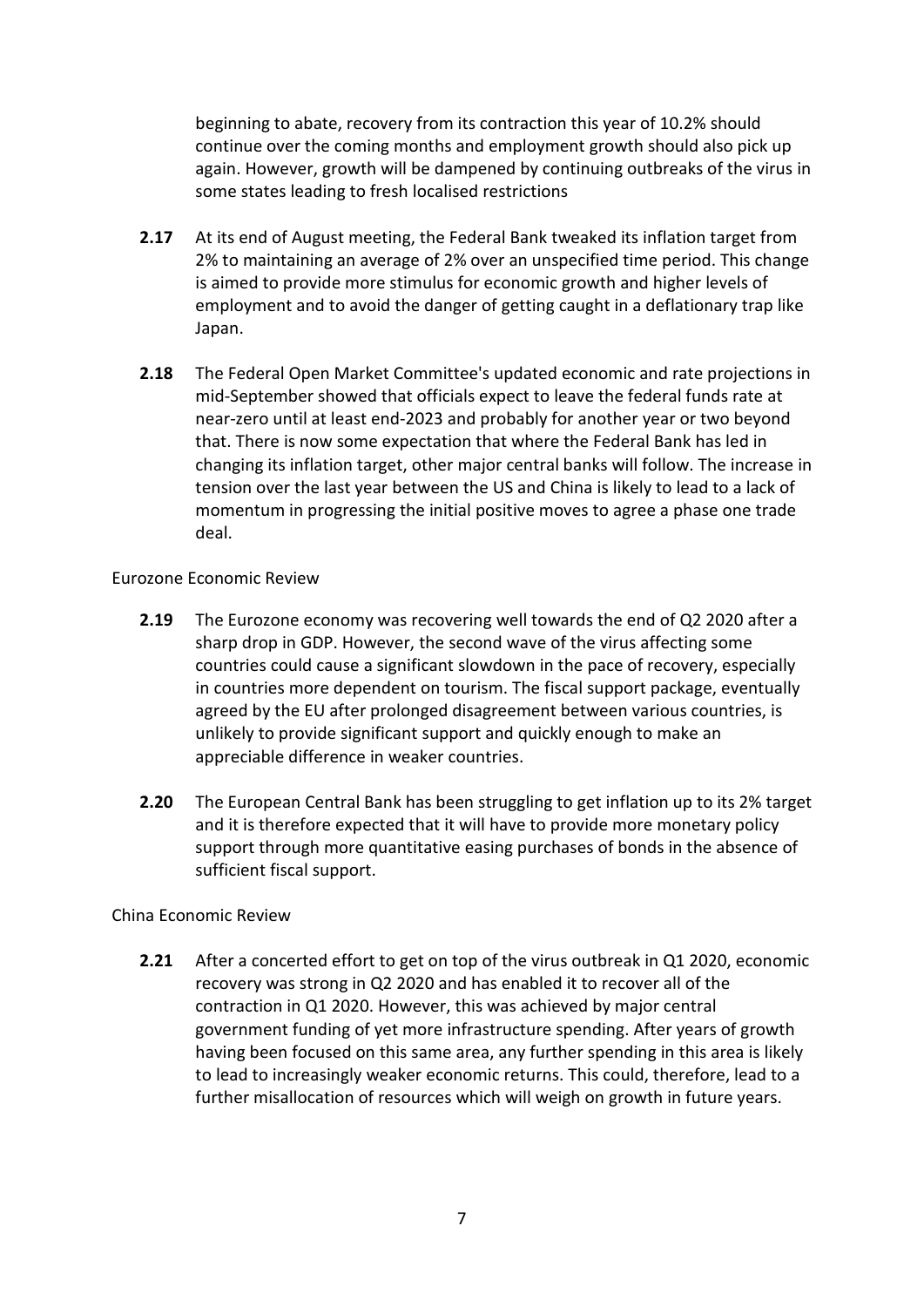#### Japan Economic Review

**2.22** There are some concerns that a second wave of the virus is gaining momentum and could dampen economic recovery from its contraction of 8.5% in GDP. It has been struggling to get out of a deflation trap for many years and to stimulate consistent significant GDP growth and to get inflation up to its target of 2%, despite huge monetary and fiscal stimulus. It is also making little progress on fundamental reform of the economy.

### World Growth

**2.23** Latin America and India are currently hotspots for virus infections. World growth will be in recession this year. Inflation is unlikely to be a problem for some years due to the creation of excess production capacity and depressed demand caused by the coronavirus crisis.

#### **Interest Rate Forecasts**

**2.24** The Council's Treasury Advisor, Link Asset Services, has provided the following forecasts on the 11th August 2020, Public Works Loan Board (PWLB) rates are certainty rates, gilt yields plus 180 basis points.

| <b>Link Group Interest Rate View</b><br>11.8.20 |        |        |          |        |        |        |          |        |               |          |
|-------------------------------------------------|--------|--------|----------|--------|--------|--------|----------|--------|---------------|----------|
|                                                 | Dec-20 | Mar-21 | $Jun-21$ | Sep-21 | Dec-21 | Mar-22 | $Jun-22$ | Sep-22 | <b>Dec-22</b> | $Mar-23$ |
| <b>Bank Rate View</b>                           | 0.10   | 0.10   | 0.10     | 0.10   | 0.10   | 0.10   | 0.10     | 0.10   | 0.10          | 0.10     |
| 3 month average earnings                        | 0.05   | 0.05   | 0.05     | 0.05   | 0.05   |        |          |        |               |          |
| 6 month average earnings                        | 0.10   | 0.10   | 0.10     | 0.10   | 0.10   |        |          |        |               |          |
| 12 month average earnings                       | 0.15   | 0.15   | 0.15     | 0.15   | 0.15   |        |          |        |               |          |
| <b>5vr PWLB Rate</b>                            | 1.90   | 2.00   | 2.00     | 2.00   | 2.00   | 2.00   | 2.10     | 2.10   | 2.10          | 2.10     |
| 10vr PWLB Rate                                  | 2.10   | 2.10   | 2.10     | 2.10   | 2.20   | 2.20   | 2.20     | 2.30   | 2.30          | 2.30     |
| 25vr PWLB Rate                                  | 2.50   | 2.50   | 2.50     | 2.60   | 2.60   | 2.60   | 2.70     | 2.70   | 2.70          | 2.70     |
| <b>50vr PWLB Rate</b>                           | 2.30   | 2.30   | 2.30     | 2.40   | 2.40   | 2.40   | 2.50     | 2.50   | 2.50          | 2.50     |

**2.25** The coronavirus outbreak has done huge economic damage to the UK and economies around the world, as outlined above. After the Bank of England took emergency action in March to cut Bank Rate to first 0.25%, and then to 0.10%, it left Bank Rate unchanged at its meeting on 6th August (and the subsequent September meeting), although some forecasters had suggested that a cut into negative territory could happen. However, the Governor of the Bank of England has made it clear that he currently thinks that such a move would do more damage than good and that more quantitative easing is the favoured tool if further action becomes necessary. As shown in the forecast table above, no increase in Bank Rate is expected within the forecast horizon ending on 31st March 2023 as economic recovery is expected to be only gradual and, therefore, prolonged.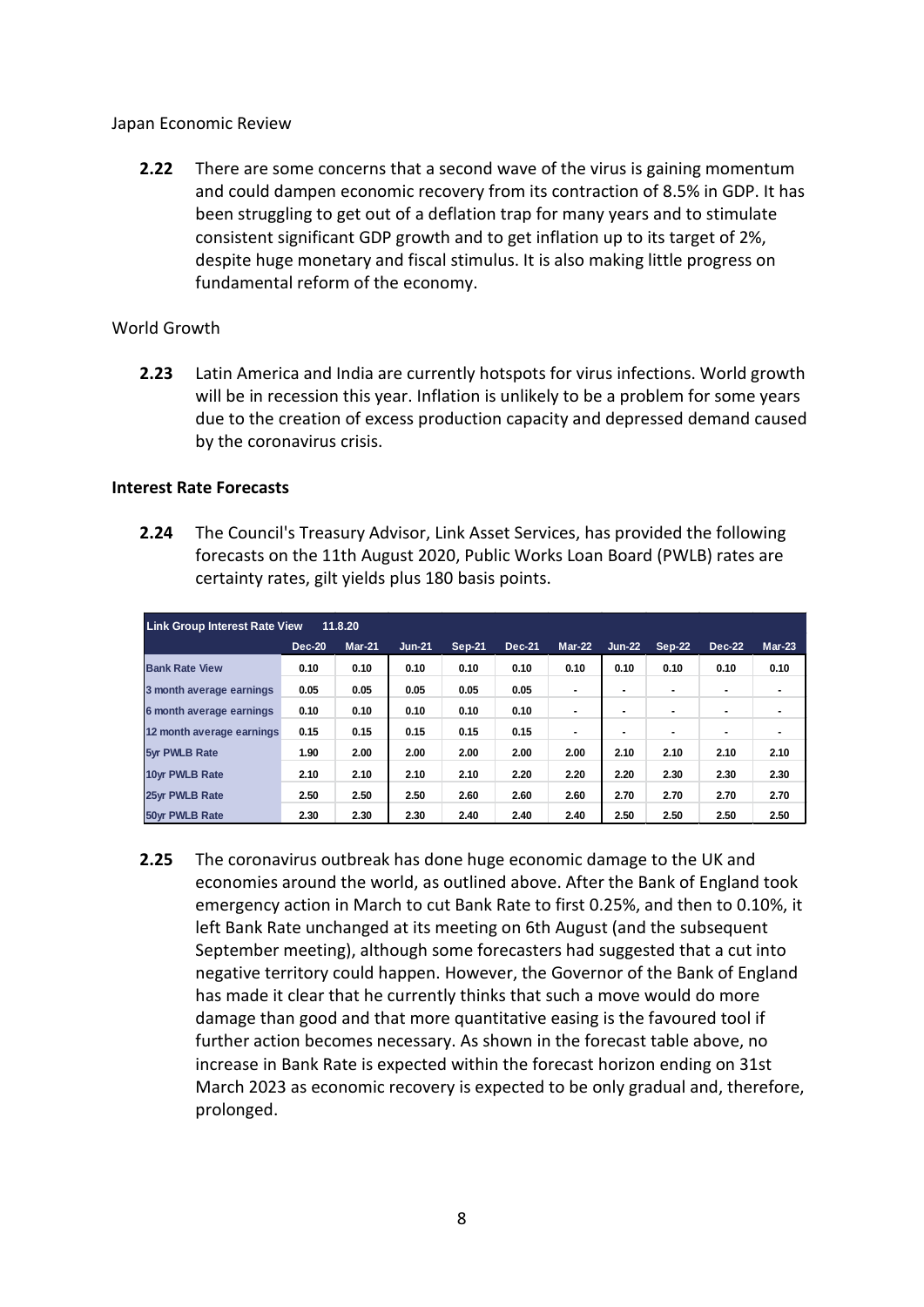- **2.26** From the local authority borrowing perspective, HM Treasury imposed two changes of margins over gilt yields for Public Works Loan Board (PWLB) rates in 2019/20 without any prior warning. The first took place on 9th October 2019, adding an additional 1% margin over gilts to all PWLB period rates. That increase was then at least partially reversed for some forms of borrowing, namely the Housing Revenue Account (HRA) on 11th March 2020, but not for mainstream General Fund capital schemes. It also announced that there would be a consultation with local authorities on possibly further amending these margins; this was to end on 4th June 2020, but that date was subsequently put back to 31st July 2020. The outcome of the consultation is not yet known. It is clear HM Treasury will no longer allow local authorities to borrow money from the PWLB to purchase commercial property if the aim is solely to generate an income stream (assets for yield).
- **2.27** Following the changes on 11th March 2020 in margins over gilt yields, the current certainty rates are as follows:

PWLB Standard Rate is gilt plus 200 basis points (G+200bps) PWLB Certainty Rate is gilt plus 180 basis points (G+180bps) PWLB HRA Standard Rate is gilt plus 100 basis points (G+100bps) PWLB HRA Certainty Rate is gilt plus 80bps (G+80bps) Local Infrastructure Rate is gilt plus 60bps (G+60bps)

**2.28** The graph below sets out the PWLB interest rates between over the period of the report (April 2020 to September 2020).

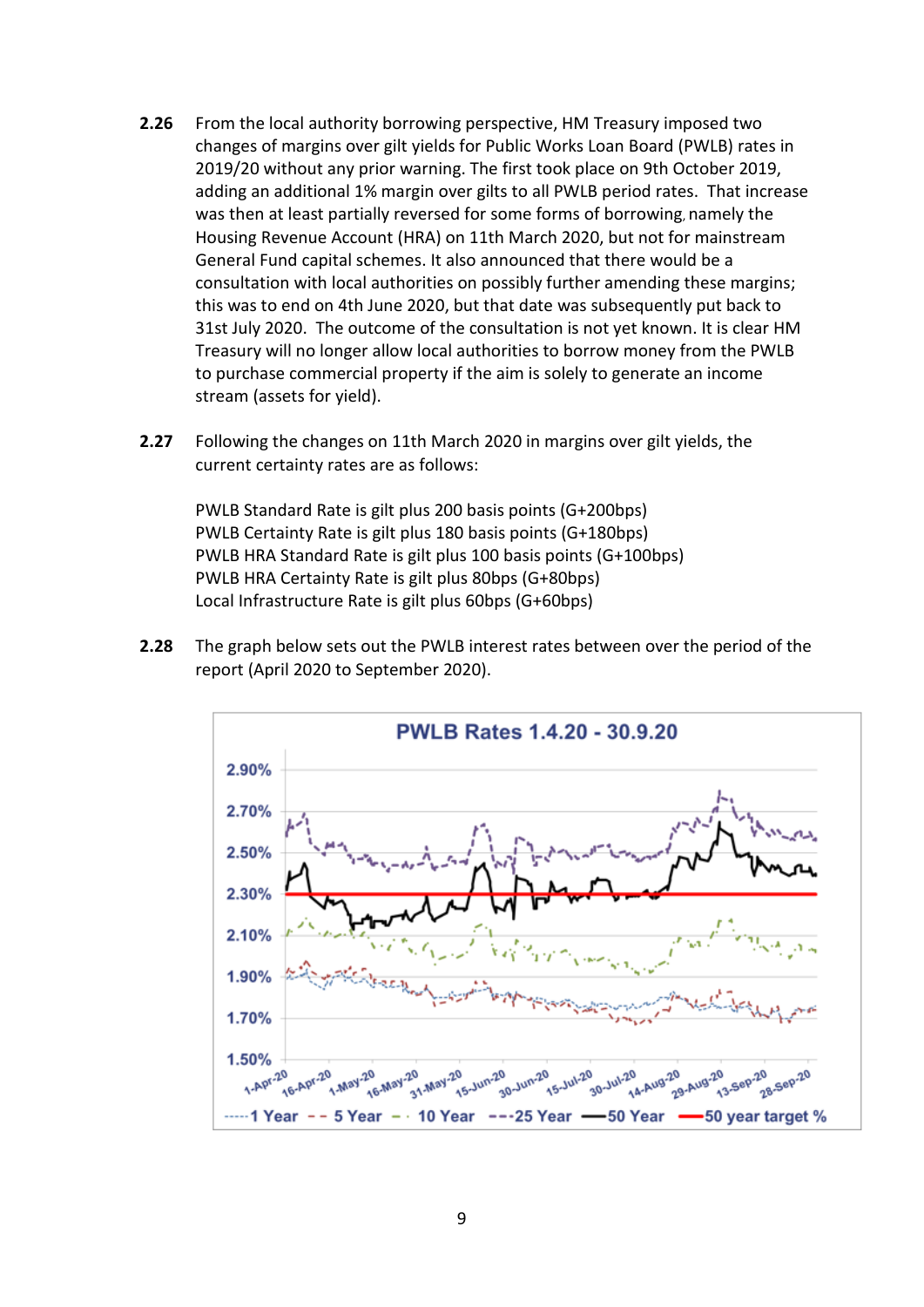**2.29** As the interest forecast table for PWLB certainty rates above shows, there is likely to be little upward movement in PWLB rates over the next two years as it will take economies, including the UK, a prolonged period to recover all the momentum they have lost in the sharp recession caused during the coronavirus shut down period. Inflation is also likely to be very low during this period and could even turn negative in some major western economies during 2020/21.

### **The Balance of Risks to the UK**

- **2.30** The overall balance of risks to economic growth in the UK is probably relatively even, but is subject to major uncertainty due to the virus.
- **2.31** There is relatively little UK domestic risk of increases or decreases in Bank Rate and significant changes in shorter term PWLB rates. The Bank of England has effectively ruled out the use of negative interest rates in the near term and increases in Bank Rate are likely to be some years away given the underlying economic expectations. However, it is always possible that safe haven flows, due to unexpected domestic developments and those in other major economies, could impact gilt yields, (and so PWLB rates), in the UK.

### **Treasury Management Strategy 2020/21**

- **2.32** Council approved the 2020/21 Treasury Management Strategy Statement (TMSS) at its meeting on 26th February 2020 minute no 713.
- **2.33** The Authority's investment strategy is to secure the best return on its investments whilst having regard to capital security within the parameters laid down.
- **2.34** In line with the Authority's existing borrowing strategy the revised estimate for new loans required to support the capital programme for 2020/21 is £9.570M (£3.393M supported). This sum will fluctuate dependent on the delivery of the capital programme. The net increase in the capital financing requirement after adjusting for Minimum Revenue Provision is £4.380m as set out in the table 2.37 below.
- **2.35** Given the current and projected level of Council reserves, the current low interest environment with some counterparties offering negative interest rates and the potential risks associated with Brexit, it is likely that the sum required will now be internally borrowed during 2020/21. If there is a requirement to borrow externally from the PWLB, due to the increase in PWLB margins over gilt yields in October 2019, and the subsequent consultation on these margins by HM Treasury ending on 31st July 2020, the Authority will refrain from undertaking new long-term PWLB borrowing for the present until the new PWLB margins are finally determined.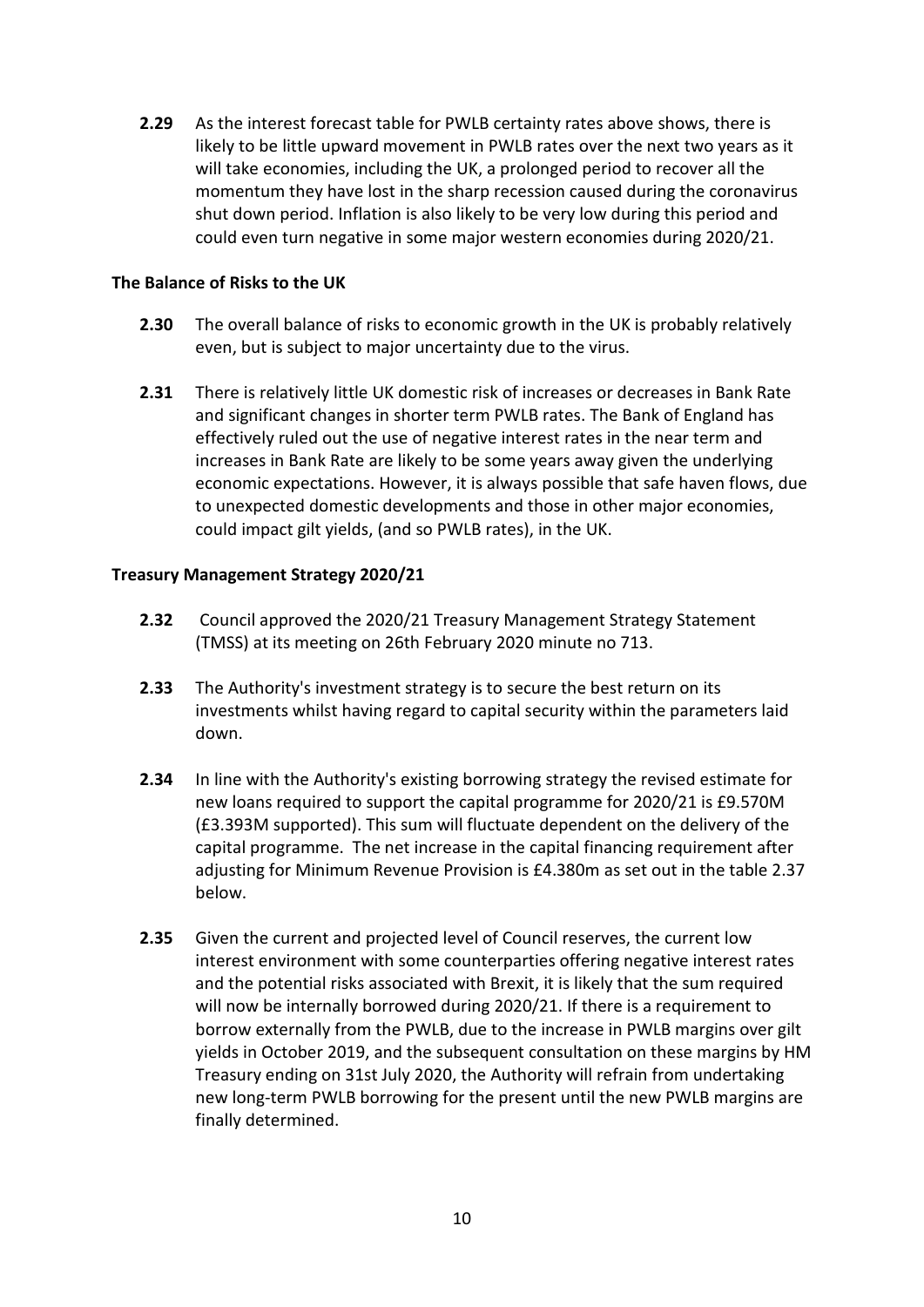- **2.36** The effect of coronavirus on the capital programme objectives are being assessed, therefore, the Authority's borrowing strategy will be reviewed and then revised in order to achieve optimum value and risk exposure in the longterm.
- **2.37** Council officers in conjunction with the treasury advisors continually monitor the prevailing interest rates and the market forecasts and adopt a pragmatic approach to changing circumstances in respect of its borrowing needs.
- **2.38** The Head of Finance (Section 151 Officer) is pleased to report that all Treasury Management activity undertaken during the period complied with the approved strategy, the CIPFA Code of Practice and the relevant legislative provisions.
- **2.39** Following the Debt Management Office (DMO) announcement on the 25th September 2020 that they would be offering negative terms on deposits, the Authority has started utilising a broader range of investment tools and have invested in Money Market Funds and have set up two instant access accounts with Lloyds Bank PLC. To reflect the changing investment market the Treasury Management Team submitted an Emergency Powers which was approved on 28th September 2020 and increased the financial limit of investment with UK institutions and Banks from £5m to £10m. This enabled the Council to increase its use of Money Market Funds up to £10m per institution and also increase deposits with Lloyds Bank up to £10m. The use of these investment limits are in accordance with advice from the Council's Investment Advisors Link Asset Management Ltd and will be kept under regular review by the Section 151 Officer.
- **2.40** With the exception of the Emergency Powers request outlined above, there are no other policy changes to the TMSS. The details in this report update the position in the light of the updated economic position and budgetary changes which were already approved.
- **2.41** In light of the Coronavirus pandemic a decision was taken by CIPFA to delay the introduction of the IFRS16 Leasing standard until April 2021 therefore the 2020/21 prudential indicators do not need to be revised for the additional financial liabilities brought onto the Council's balance sheet in light of the introduction of this standard as had previously been indicated. Work is ongoing to establish values for the lease liabilities in accordance with the standard and to agree an acceptable de minimus policy for low value leases with Audit Wales in accordance with the standard. Whilst it is not expected that the introduction of this standard will impact the bottom line of the Council's balance sheet the standard will attempt to quantify the additional debt that the Council commits to when it enters into leasing agreements which is set against a controllable asset for the period, for example leased properties such as Hen Goleg or Victoria School. A more detailed report will be presented to Audit Committee to outline the Council's approach to implementing the standard and the likely impact on the Council's accounts.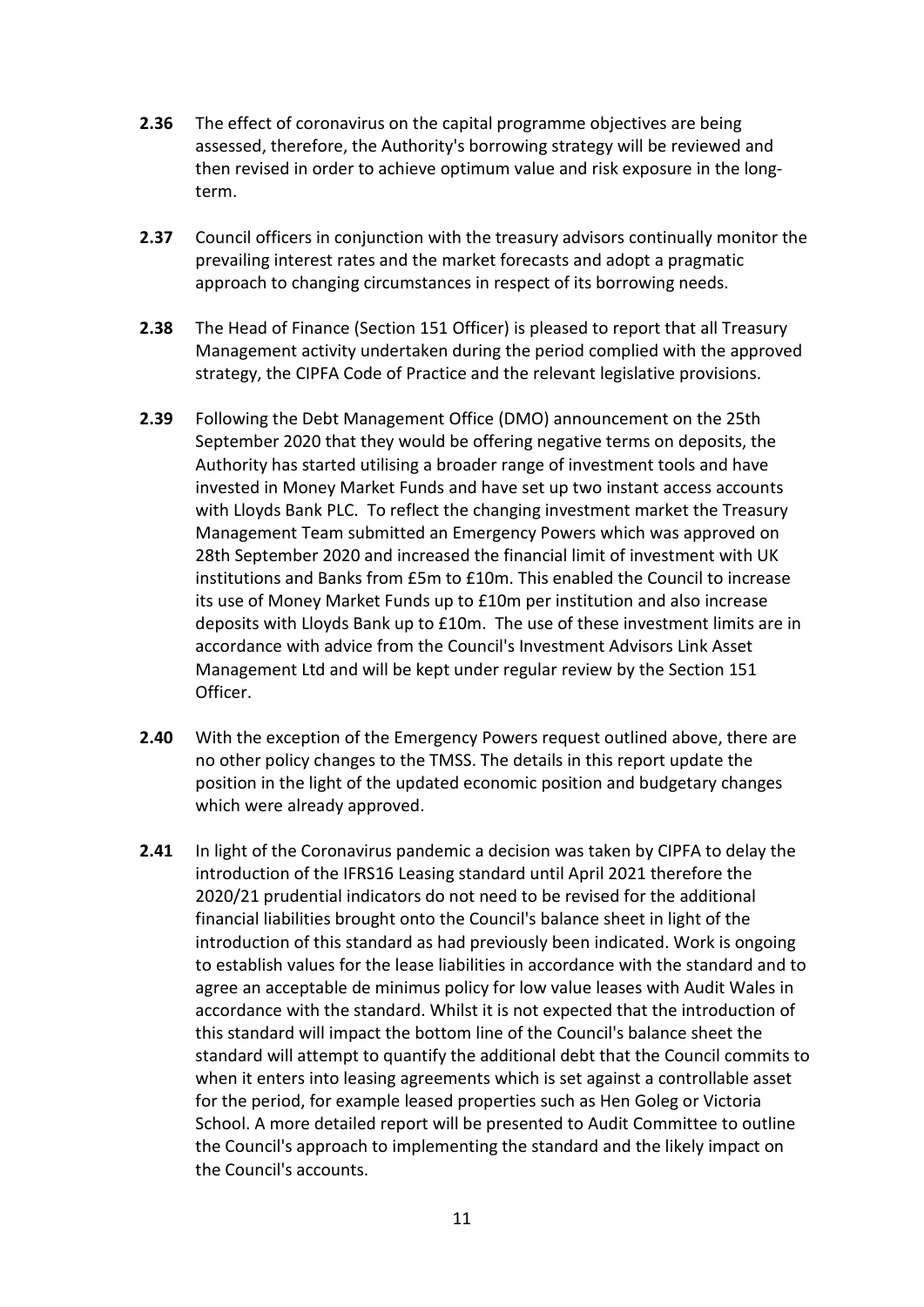### **Prudential Indicators**

- **2.42** It is a statutory duty for the Authority to determine and keep under review the affordable borrowing limits. During the half year ended 30th September 2020, the Council has operated within the treasury and prudential indicators set out in the Council's Treasury Management Strategy Statement for 2020/21. The Head of Finance (Section 151 Officer), reports that no difficulties are envisaged for the current or future years in complying with these indicators.
- **2.43** This table shows a comparison of the original capital programme as agreed by Authority on the 26th February 2020 with the revised capital budget as proposed in a report elsewhere on this agenda

| <b>Capital Expenditure by Service</b>    | 2020/21<br><b>Original Estimate</b> | 2020/21<br><b>Revised Estimate</b> |
|------------------------------------------|-------------------------------------|------------------------------------|
|                                          | £m                                  | £m                                 |
| Learning & Skills                        | 71.022                              | 57.249                             |
| <b>Social Services</b>                   | 0.100                               | 1.052                              |
| <b>Environmental &amp; Transport</b>     | 9.608                               | 19.629                             |
| <b>Managing Director &amp; Resources</b> | 4.785                               | 9.499                              |
| City Deal                                | 1.313                               | 1.313                              |
| <b>Housing Revenue Account</b>           | 27.047                              | 20.224                             |
| Total Capital Expenditure                | 113.875                             | 108.966                            |

### **Changes to the Financing of the Capital Programme**

**2.44** The table below shows the main sources of funding for the capital expenditure plans shown above, highlighting the original supported and unsupported elements of the capital programme, and the expected financing arrangements of this capital expenditure. The borrowing element of the table increases the underlying indebtedness of the Council by way of the Capital Financing Requirement (CFR), although this will be reduced in part by revenue charges for the repayment of debt (the Minimum Revenue Provision). This direct borrowing need may also be supplemented by maturing debt and other treasury requirements.

| <b>Sources of Capital Financing</b> | 2020/21<br>Original<br><b>Estimate</b><br>£m | 2020/21<br><b>Revised</b><br><b>Estimate</b><br>£m |
|-------------------------------------|----------------------------------------------|----------------------------------------------------|
| <b>Total Capital Expenditure</b>    | 113.875                                      | 108.966                                            |
| Financed by:                        |                                              |                                                    |
| <b>GCF Grant</b>                    | 3.403                                        | 3.403                                              |
| <b>GF Reserves &amp; Revenue</b>    | 12.714                                       | 13.481                                             |
| HRA Reserves & Revenue              | 5.665                                        | 14.840                                             |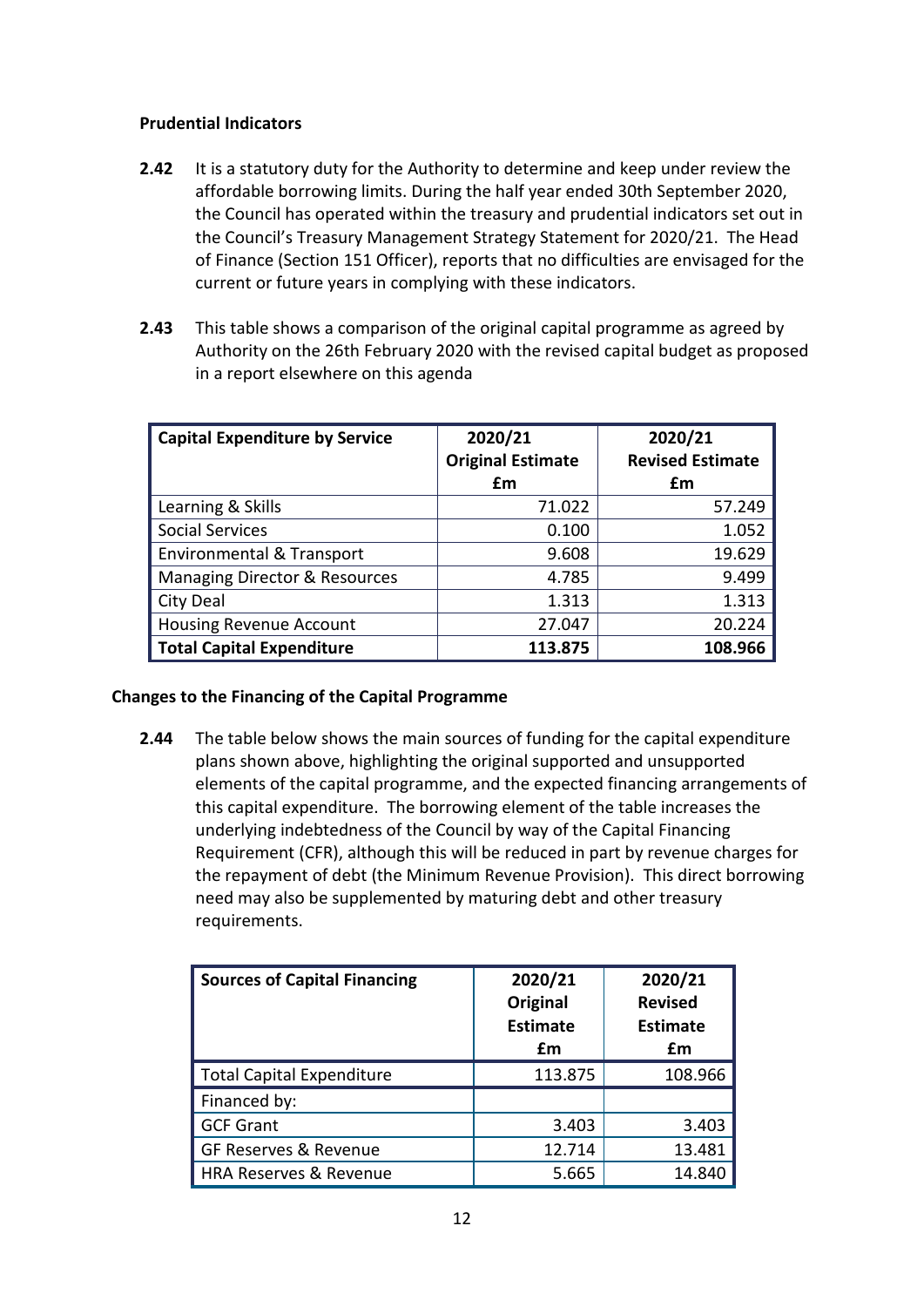| S <sub>106</sub>                 | 12.554 | 10.050 |
|----------------------------------|--------|--------|
| Welsh Government Grant / Grants  | 52.352 | 50.932 |
| Capital Receipts (General & HRA) | 3.717  | 6.690  |
| and Appropriations               |        |        |
| <b>Total Financing</b>           | 90.405 | 99.361 |
| <b>Prudential Borrowing</b>      | 20.077 | 6.177  |
| Requirement                      |        |        |
| <b>Supported Borrowing</b>       | 3.393  | 3.393  |
| Requirement                      |        |        |

# **Changes to the Prudential Indicators for the Capital Financing Requirement (CFR), External Debt and the Operational Boundary**

**2.45** The table below shows the CFR, which is the underlying external need for the Council to incur borrowing for a capital purpose. It also shows the expected debt position over the period, which is termed the Operational Boundary. The Authority is expected not to achieve the original CFR estimate for 2020/21 due primarily to a decrease in the estimated borrowing for the Housing Revenue Account (HRA).

|                                               | 2020/21<br>Original | 2020/21<br><b>Revised</b> |
|-----------------------------------------------|---------------------|---------------------------|
|                                               | <b>Estimate</b>     | <b>Estimate</b>           |
|                                               | £m                  | £m                        |
| Prudential Indicator - the Capital            |                     |                           |
| <b>Financing Requirement</b>                  |                     |                           |
| CFR - Non Housing                             | 122.002             | 123.800                   |
| $CFR - HRA$                                   | 94.737              | 79.680                    |
| <b>Total CFR</b>                              | 216.739             | 203.480                   |
|                                               |                     |                           |
| <b>Borrowing Requirement</b>                  |                     | 9.570                     |
| Less Minimum Revenue Provision                |                     | (5.190)                   |
| <b>Net movement in CFR</b>                    |                     | 4.380                     |
|                                               |                     |                           |
| <b>Prudential Indicator - the Operational</b> |                     |                           |
| <b>Boundary for External Debt</b>             |                     |                           |
| <b>Borrowing</b>                              | 221.461             | 206.879                   |
| <b>Other Long Term Liabilities</b>            | 0                   | 0                         |
| <b>Total Debt (Year End Position)</b>         | 221.461             | 206.879                   |

### **Limits to Borrowing Activity**

**2.46** A key control over the treasury activity is a prudential indicator to ensure that over the medium term, net borrowing (borrowings less investments) will only be for a capital purpose. Gross external borrowing should not, except in the short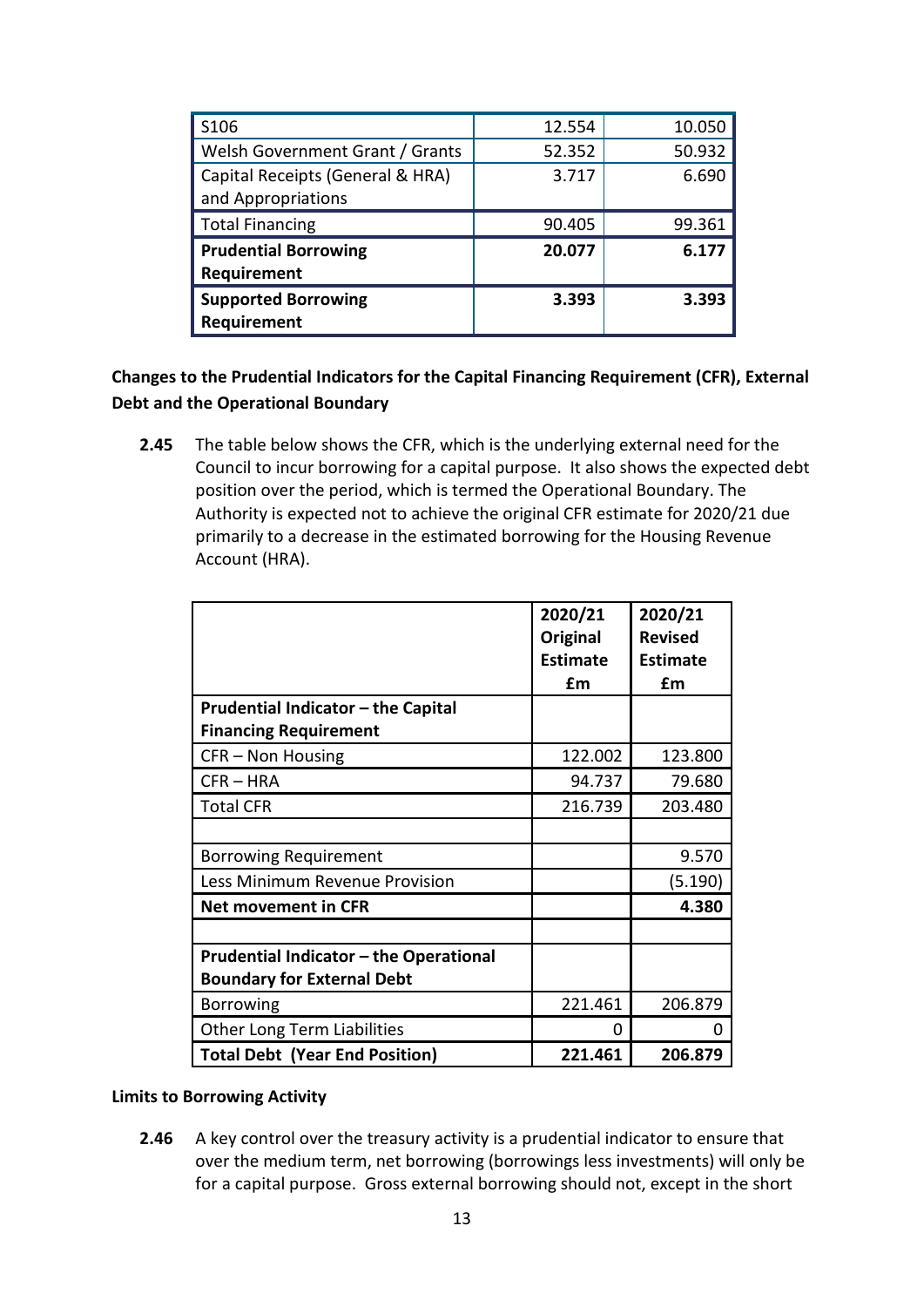term, exceed the total of CFR in the preceding year plus the estimates of any additional CFR for 2020/21 and next two financial years. This allows some flexibility for limited early borrowing for future years. The Council has approved a policy for borrowing in advance of need which will be adhered to if this proves prudent. The figure shown below reflects the Council's current strategy as outlined in paragraph 2.27 of this report in respect of maximising internal borrowing.

|                                    | 2020/21<br>Original<br><b>Estimate</b><br>£m | 2020/21<br><b>Revised</b><br><b>Estimate</b><br>£m |
|------------------------------------|----------------------------------------------|----------------------------------------------------|
| <b>External Net Borrowing</b>      | 174.122                                      | 157.017                                            |
| <b>Other Long Term Liabilities</b> |                                              |                                                    |
| Total Debt                         | 174.122                                      | 157.017                                            |
| <b>CFR (Year End Position)</b>     | 216.739                                      | 203.480                                            |

No difficulties are envisaged for the current or future years in complying with this prudential indicator.

### **The Authorised Limit**

**2.47** The Authorised Limit represents that limit beyond which borrowing is prohibited, and this needs to be set and revised by Members. It reflects the level of borrowing which, while not desired, could be afforded in the short term, but is not sustainable in the longer term. It is the expected maximum borrowing need with some headroom for unexpected movements. This is the statutory limit determined under section 3 (1) of the Local Government Act 2003.

| <b>Authorised limit for external</b><br>debt | 2020/21<br>Original<br><b>Indicator</b><br>£m | 2020/21<br><b>Revised</b><br><b>Indicator</b><br>£m |
|----------------------------------------------|-----------------------------------------------|-----------------------------------------------------|
| <b>Borrowing</b>                             | 228.394                                       | 216.682                                             |
| Other long term liabilities                  |                                               |                                                     |
| Total                                        | 228.394                                       | 216.682                                             |

### **Interest Rate Exposure**

**2.48** This indicator is set to control the Authority's exposure to interest rate risk. The exposures to fixed and variable rate interest rates, expressed as an amount of net principal borrowed were: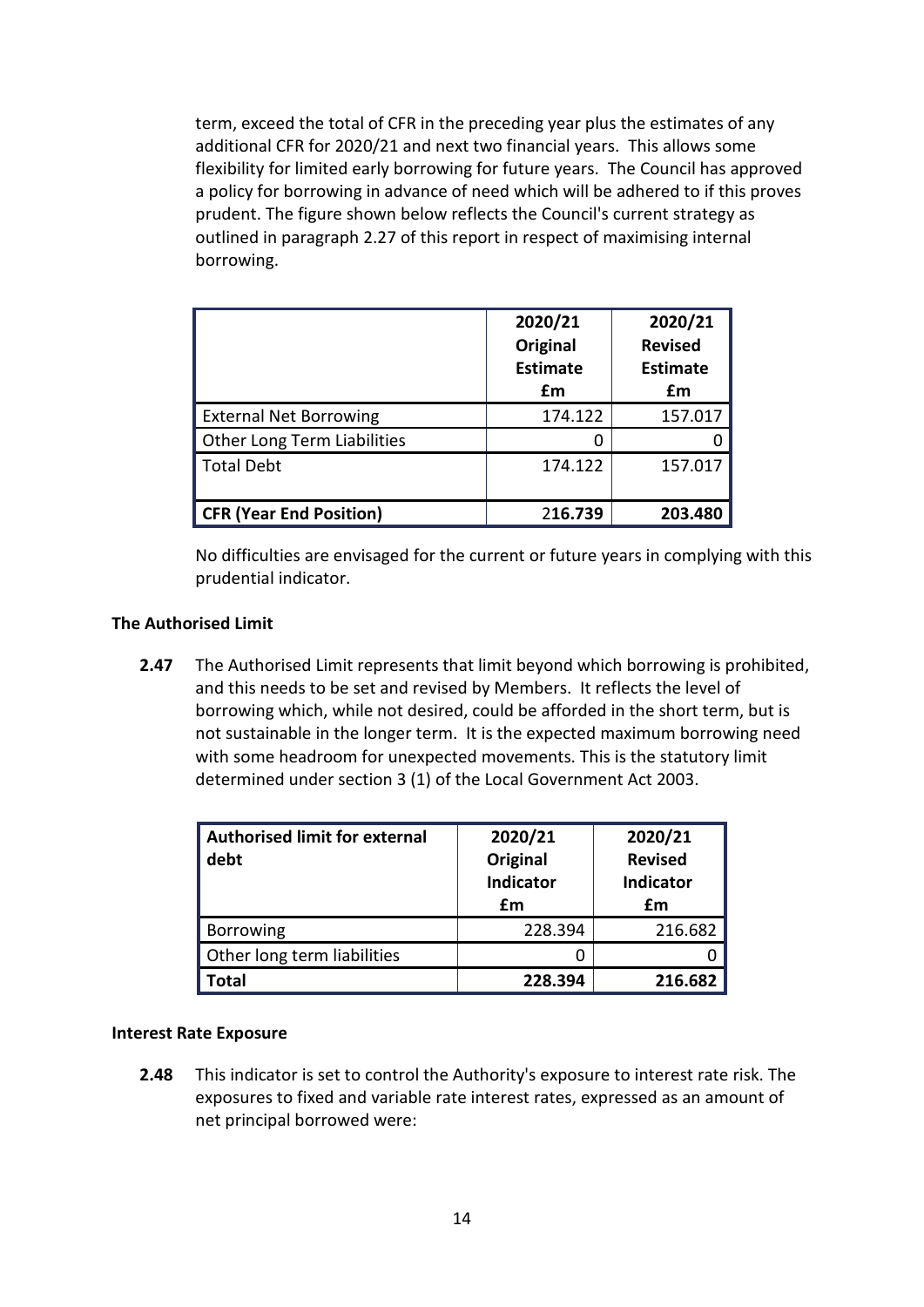|                                        | Limit (£m) | Actual (£m) | Met |
|----------------------------------------|------------|-------------|-----|
| Upper limit on fixed rate exposures    | 151.140    | 145.040     |     |
| Upper limit on variable rate exposures |            |             |     |

**2.49** Fixed rate investments and borrowings are those where the rate of interest is fixed for the whole financial year. Instruments that either mature during the financial year or have a floating interest rate are classed as variable rate.

### **Maturity Structure of Borrowing**

**2.50** This indicator is set to control the Authority's exposure to refinancing risk. The maturity date of borrowing is the earliest date on which the lender can demand repayment. The maturity structure of fixed rate borrowing as at 30th September 2020 was:

|                                 | <b>Upper Limit</b> | Lower<br>Limit | <b>Actual</b> | <b>Met</b>   |
|---------------------------------|--------------------|----------------|---------------|--------------|
| Under 12 months                 | 20%                | 0%             | 0.92%         | $\checkmark$ |
| 12 months and within 24 months  | 20%                | 0%             | 5.21%         | $\checkmark$ |
| 24 months and within five years | 30%                | 0%             | 16.17%        | $\checkmark$ |
| Five years and within 10 years  | 40%                | 0%             | 15.25%        | $\checkmark$ |
| 10 years and above              | 100%               | 0%             | 62.45%        |              |

### **Investments**

- **2.51** In accordance with the Code, it is the Council's priority to ensure security of capital and liquidity and to obtain an appropriate level of return which is consistent with the Council's risk appetite.
- **2.52** The Authority has made the following investments for the period 1st April 2020 to 30th September 2020 as set out below:-

| Investment<br>Counterparty | <b>Opening</b><br><b>Balance</b> | <b>Invested</b> | Returned    | Closing<br><b>Balance</b> |
|----------------------------|----------------------------------|-----------------|-------------|---------------------------|
|                            | 01/04/2020                       |                 |             | 30/09/2020                |
|                            | £m                               | £m              | £m          | £m                        |
| UK Local Authorities       | 87.000                           | 150.000         | (139.500)   | 97.500                    |
| Debt Management Office     | 11.000                           | 1,729.450       | (1,740.450) | 0.00                      |
| Money Market Funds (MMF)   | 0.000                            | 3.000           | 0.000       | 3.000                     |
| <b>Total</b>               | 98.000                           | 1,882.450       | (1,879.950) | 100.500                   |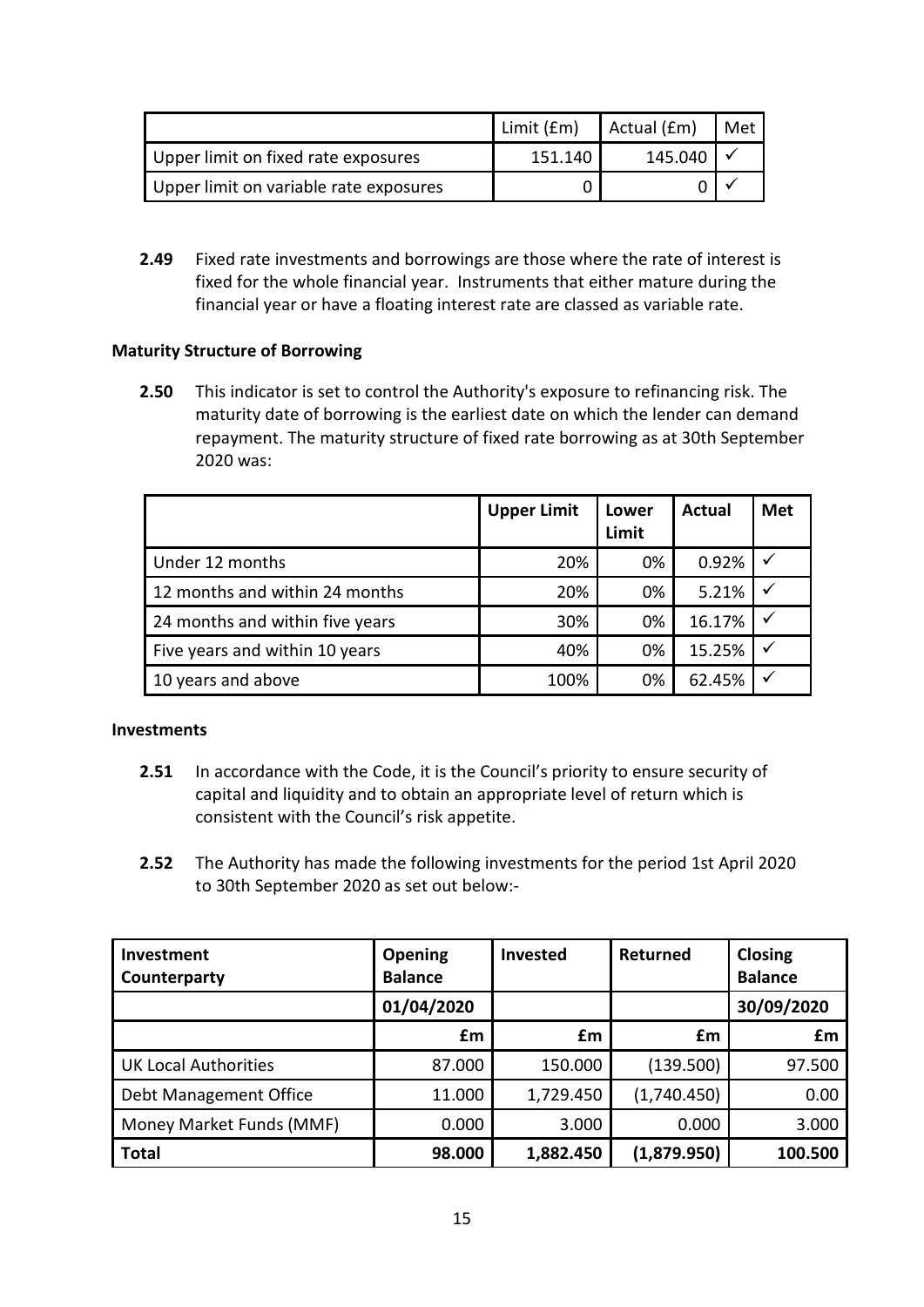- **2.53** Interest, at an average rate of 0.562% and amounting to £277,263 has been received from these investments during the first 6 months of 2020/21.
- **2.54** As can be seen from the table above, the Authority had initially in the year invested mainly with UK local authorities and the Debt Management Office (DMO). The Council indicated in its investment strategy for 2020/21 that it intended to utilise a broader mix of investment tools to maximise return for the Council including Treasury Bills, Money Market Fund Deposits and deposits with Banks. Following the DMO's announcement on the 25th September 2020 that they would be offering negative terms on deposits, the Authority started utilising the Money Market Accounts and set up two Instant Access accounts with Lloyds Bank PLC.
- **2.55** This strategy is considered prudent considering the continuing pressures in the financial markets, the negative rates on offer from the DMO and other counterparties, the threat of bail in for fixed term investments with banks and the remaining uncertainty of Brexit. The Head of Finance (Section 151 Officer) will continue to have regard to the security and liquidity of the investments before seeking the highest rate of return or yield.
- **2.56** The Council will continue working with the treasury management adviser to consider other investment tools and keep the existing tools and counterparties under review to maximise return without otherwise compromising security.

### **Borrowing**

- **2.57** The Council's estimated revised CFR for 2020/21 is £203.480m. The CFR denotes the Council's underlying need to borrow for capital purposes. If the CFR is positive the Council may borrow from the PWLB or the market (external borrowing) or from internal balances on a temporary basis (internal borrowing).
- **2.58** The following table sets out the monies externally borrowed / repaid during the period.

| Loan Type              | Opening<br><b>Balance</b> | <b>Received</b> | <b>Repaid</b> | <b>Closing</b><br><b>Balance</b> |
|------------------------|---------------------------|-----------------|---------------|----------------------------------|
|                        | 01/04/2020                |                 |               | 30/09/2020                       |
|                        | £m                        | £m              | £m            | £m                               |
|                        |                           |                 |               |                                  |
| <b>PWLB</b>            | 145.210                   | 0               | (0.670)       | 144.540                          |
| Other Long Term Loans  | 6.000                     | 0               | 0             | 6.000                            |
| <b>Temporary Loans</b> | 0.100                     | 0               | $\mathbf 0$   | 0.100                            |
| WG Loans               | 2.600                     | $\Omega$        | (2.100)       | 0.500                            |
| <b>Total</b>           | 153.910                   | 0               | (2.770)       | 151.140                          |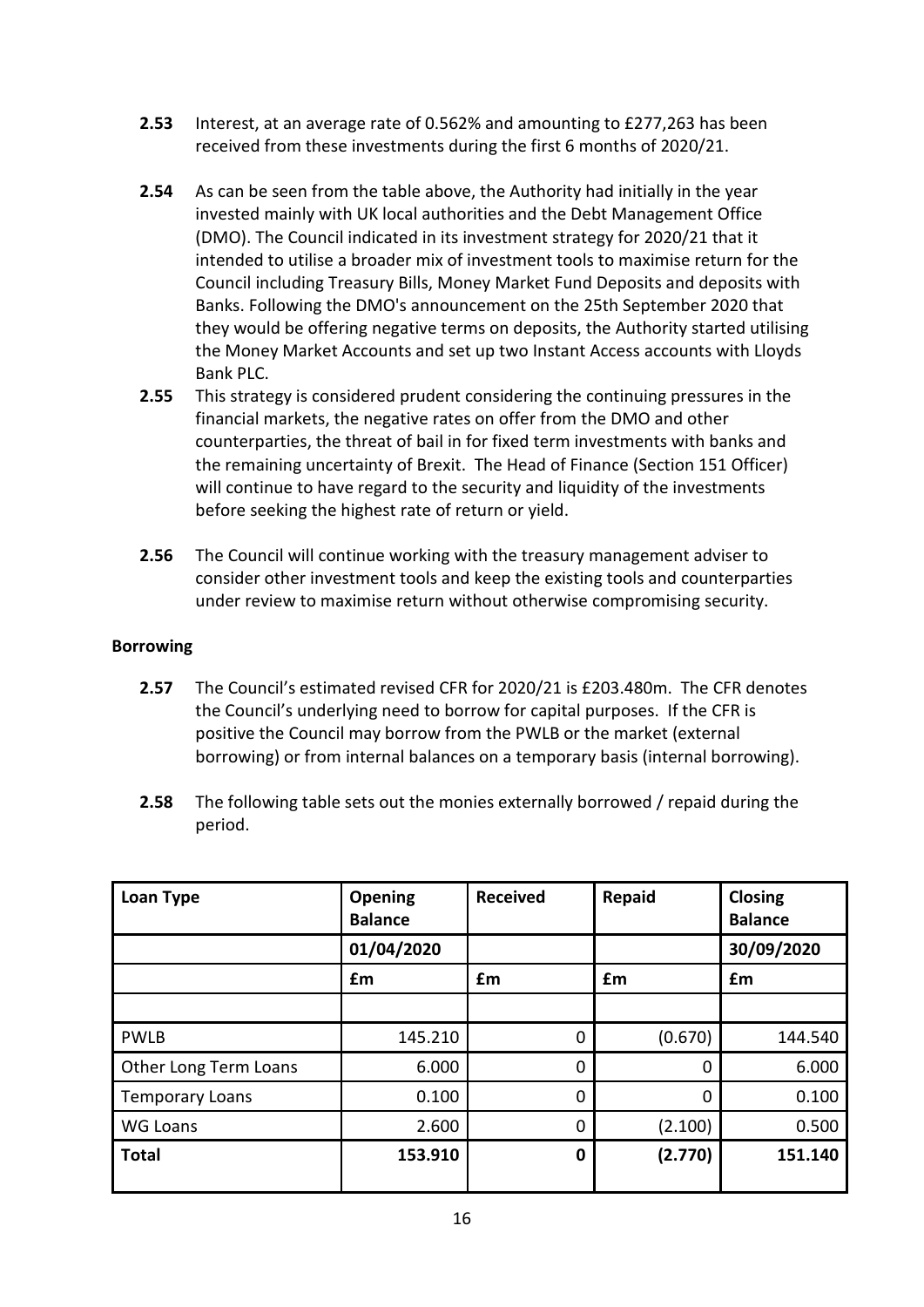- Loans borrowed from the PWLB are intended to assist local authorities in meeting their longer term borrowing requirements. The above loans are all at fixed rates of interest. The rate paid on each loan is largely dependent upon the original duration of the loan and date taken out. The loans taken out for the Housing Revenue Account Subsidy buyout were at a predetermined range of rates specified by HM Treasury.
- Other long term loans represent those non-PWLB loans that are repayable at least 1 year or more from the date they are advanced. The bulk of this debt is represented by two market loans of £2,000,000 and £4,000,000.
- Temporary loans represent those loans that are borrowed for a period of less than 1 year. They are borrowed on 7 day notice.
- Welsh Government (WG) Loan is made up of two interest free loans provided by WG, one of these was repaid during this financial year the other is expected to be repaid in December 2021.
- **2.59** External interest at an average rate of 4.679% and amounting to £3,586,448 has been paid on these loans during the first 6 months of 2020/21.
- **2.60** As outlined in paragraph 2.19 and 2.26 of this report Councils are currently awaiting the outcome of the PWLB consultation, given the current raised levels of PWLB borrowing rates. In light of this and the current low and in some cases negative returns in the investment market it is the advice of the Council's independent Treasury Management advisor Link Asset Management Ltd. that the Council should continue to maximise internal borrowing where possible. The Section 151 Officer will continue to liaise with Link Asset Management and will keep the position in respect of the Council's borrowing strategy and potential PWLB borrowing under review. As at the 30th September 2020 it is estimated that the Authority will have internally borrowed in excess of £46m at 31st March 2021 to finance the capital programme. If the outcome of the PWLB consultation is not known in 2020/21 this approach could require the Council's internal borrowing to increase by an additional £6m to £52.465m. This position will be kept under review by the Section 151 Officer, and advice sought from Link as required. An update shall be included in the Treasury Management and Investment Strategy 2021/22.
- **2.61** Historically interest on internal borrowing that is not supported by a revenue stream has been charged using the estimated average 3 month LIBID rate but as it is expected that this rate will cease to exist in 2021, it is proposed that interest will from 2020/21 onwards be calculated using the Sterling Overnight Interest Average rate (SONIA). The average rate calculated to the 30th September is 0.0532%.
- **2.62** SONIA rates were introduced in the March 1997 and was reformed by the Bank of England in 2018 to provide a benchmark that complies with the international best practice. The use of London Interbank Bid Rate (LIBID) will continue in the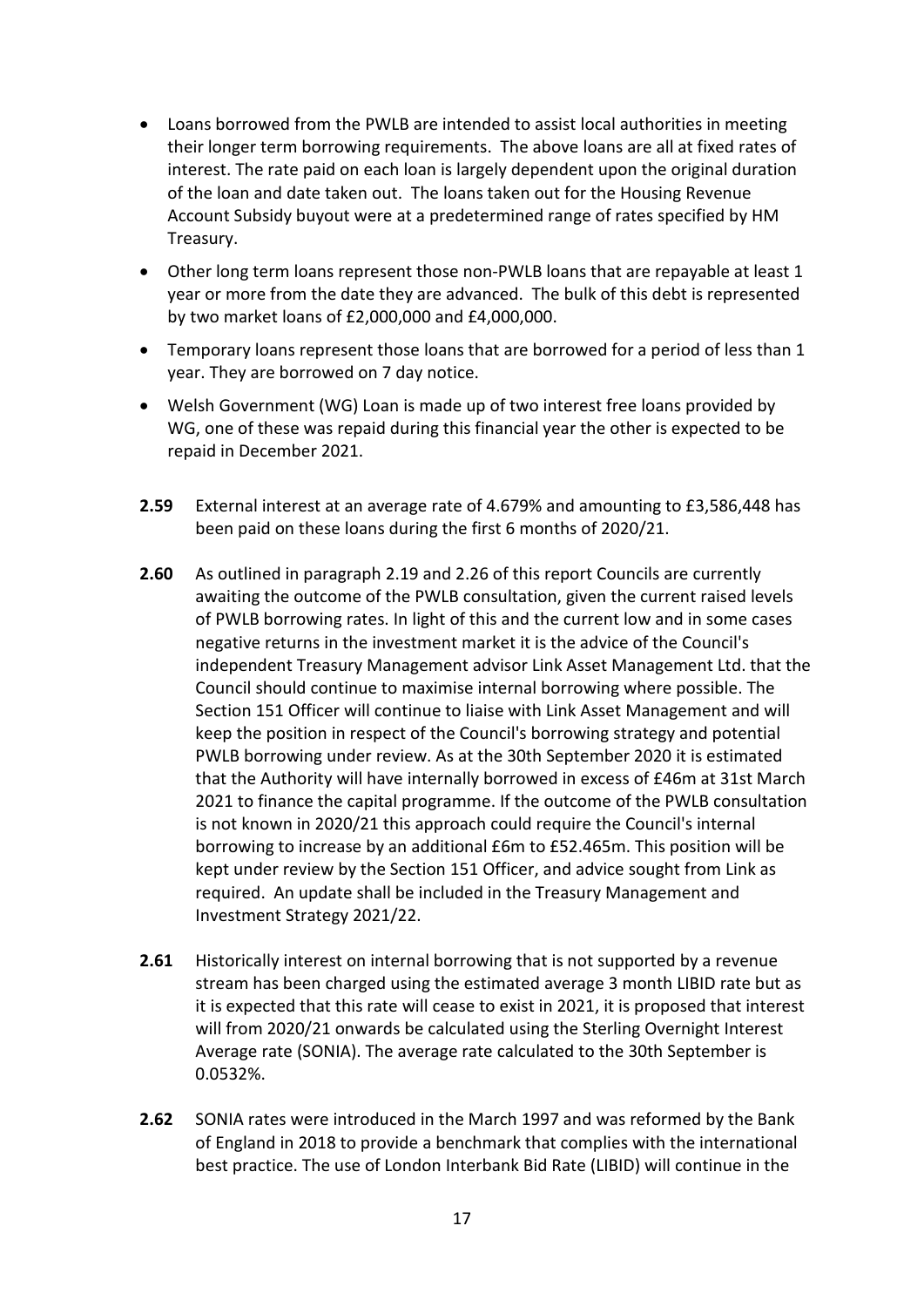financial markets until it is phased out in 2021. However, Link Group Market Services, the Councils Treasury Management Advisors have stated that they would expect that most investors may well use the Term SONIA rates as their investment benchmarks, as these would reflect their own circumstances (cash flow, liquidity requirements, their own interest rate outlook etc.) as well as market expectations of policy rates as at the point of investment.

- **2.63** Internal Borrowing currently represents a far cheaper alternative to borrowing externally for the Council and is affordable given the current and projected level of reserves. The estimated total interest to be charged to revenue for internal borrowing for pooled loans for 2020/21 is £18,461.
- **2.64** When pooling the interest charges for external & internal borrowing, the average rate charged to the Council to deliver the capital programme is estimated to be 3.76%.
- **2.65** In addition the Council has previously internally borrowed for the Local Government Borrowing Initiative (LGBI) for 21st Century Schools, Affordable Housing & Highways initiatives. The interest to be charged for this element of the internal borrowing for 2020/21 is £370,590.

### **Debt Rescheduling**

**2.66** Debt rescheduling opportunities have been very limited in the current economic climate given the consequent structure of interest rates and following the increase in the margin added to gilt yields which has impacted PWLB new borrowing rates since October 2010. No debt rescheduling has therefore been undertaken to date in the current financial year.

### **Changes in Risk Appetite**

**2.67** The 2018 CIPFA Codes and guidance notes have placed enhanced importance on risk management. Where an authority changes its risk appetite e.g. for moving surplus cash into or out of certain types of investment funds or other types of investment instruments, this change in risk appetite and policy should be brought to members' attention in treasury management update reports.

### **Treasury Bills**

**2.68** The Authority has not placed any deposits with the UK Government in Treasury Bills as the returns have not been favourable and have gone negative during the accounting period under review.

### **Money Market Funds**

**2.69** The 2018 No.325 (W.61) Local Authorities (Capital Finance and Accounting) (Wales) (Amendment) Regulations 2018 have been issued which have introduced some changes to the treatment of certain types of treasury management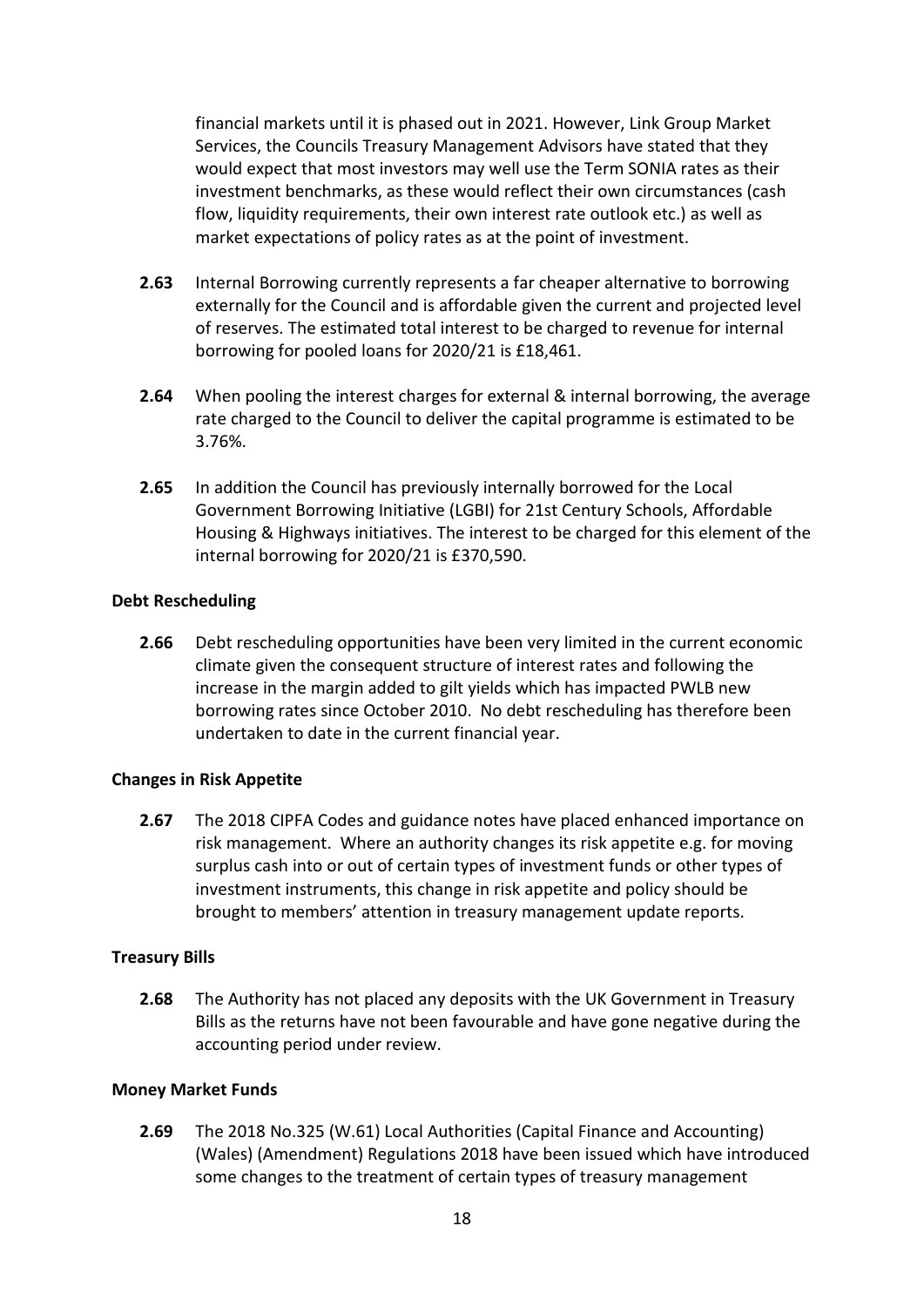investments. Paragraph 9 of the regulations now makes clear that the following types of investment are not to be treated as being capital expenditure:

- A treasury investment involving the acquisition of loan capital, through a bond issued via grant or for financial assistance for a capital purpose will remain capital expenditure;
- An investment in a money market fund;
- An investment in the shares of a company to which Part 12 of the Corporation Tax Act 2010(1) (real estate investment trusts) applies; and
- The acquisition of shares in an investment scheme approved by the Treasury under section 11(1) of the Trustee Investments Act 1961(2) (local authority investment).
- **2.70** The Authority opened a Money Market Fund with Federated Hermes (UK) LLP and placed an initial deposit on the 30th September 2020. Federated has made a commitment to keep the rate it is paying on MMF deposits positive (even if the fund is paying a negative return) by waiving fees, whilst the Bank of England's rate remains positive
- **2.71** An emergency powers was approved on 28th September 2020 that increased the short term limit for UK institutions to £10m per institution therefore the Council can deposit sums of up to £10m with each money market fund.
- **2.72** An initial deposit was also placed with CCLA in the Public Sector Deposit Fund on 2nd November 2020.
- **2.73** Both funds are domiciled in the UK and their funds rated 'AAAmmf' (highest credit quality) by the Fitch credit rating agency. Funds to a maximum of £10m may be invested in each fund in accordance with the Council's revised counterparty limits.
- **2.74** As part of the agreement with Lloyds Bank, the Council is asked on an annual basis to sign a set off agreement which includes accounts that are in our overdraft agreement. The agreement gives the bank the right at any time and without notice to combine or consolidate all of these accounts with any of our liabilities and set off or transfer any credit balance towards setting off a liability. The accounts covered by this agreement are managed on a day to day basis by the Council so that the total balance of these accounts remains positive. However the Council does have a £2m overdraft facility so therefore this agreement currently has no impact on the Council's financial position. This does not include any stewardship accounts held on behalf of Social Services clients.